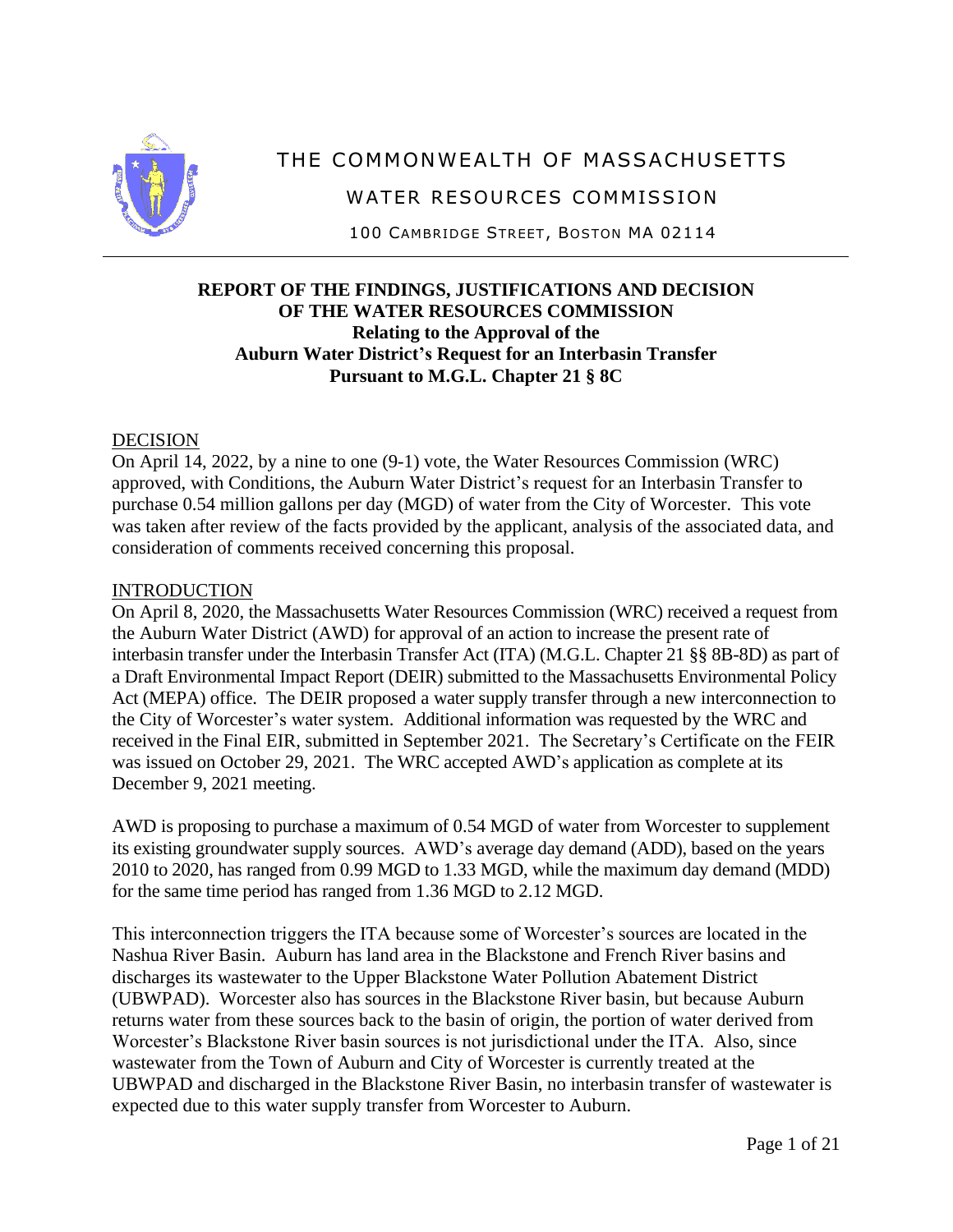A summary of the facts described in the application is as follows:

- 1. AWD has its distribution system mainly in the Blackstone River Basin, with a small portion in the French River Basin.
- 2. AWD's existing sources consist of twelve groundwater wells.
- 3. These wells are vulnerable to contamination due to the proximity of multiple major roadways. Deicing chemicals and fuel spills are of concern.
- 4. AWD is proposing to purchase water from the City of Worcester, which has its sources in the Blackstone River Basin and the Nashua River Basin.
- 5. Because Worcester has some of its sources in the Blackstone River Basin and the AWD is in the Blackstone River Basin, only the portion of Worcester's water supply from the Nashua River Basin (0.36 MGD, apportioned based on major basin storage) is jurisdictional under the ITA.
- 6. A MEPA environmental review, pursuant to M.G.L. c. 30, §§ 61-62I, was required for this proposed action. The ITA application was submitted as part of the DEIR for this project (EOEEA #16070). Additional information for ITA review was requested through the MEPA process and provided in the FEIR.
- 7. The Secretary's Certificate on the FEIR was issued on October 29, 2021, stating that no further MEPA review was needed.
- 8. Two required public hearings were held virtually via Zoom to take comment on this application, for the donor basin on January 20, 2022 and for the receiving basin on January 26, 2022. Written public comments were accepted until February 2, 2022.
- 9. A Staff Recommendation to approve the request was presented to the WRC on February 10, 2022.
- 10. A public hearing on the Staff Recommendation was held virtually via Zoom on March 2, 2022. Written public comments were accepted until March 9, 2022.
- 11. Responses to comments received through the public comment periods are available in a separate report from the WRC.

# EVALUATION OF THE PROPOSED INTERBASIN TRANSFER

This Interbasin Transfer application was reviewed on its own merits and is applicable solely to AWD's purchase and use of Worcester's water supply in the amount of 0.54 MGD. This Decision is made based on facts contained in AWD's MEPA submissions and additional information submitted at the WRC's request during the MEPA process and during staff review. The application was evaluated against the seven Criteria outlined in the ITA regulations (313 CMR 4.09), as well as the ITA Performance Standards and with consideration of comments received from the agencies and through the public comment process.

### SYNOPSIS OF THE EVALUATION CRITERIA (313 CMR 4.05)

**Criterion #1:** MEPA Compliance Yes **Criterion #2:** Viable In-Basin Sources The Manuscripture of the Ves **Criterion #3:** Water Conservation Test of Test Wes, with conditions Ves, with conditions **Criterion #4:** Forestry Management Not Applicable **Criterion #5:** Reasonable Instream Flow Tes **Criterion #6:** Impacts of Groundwater Withdrawals Not Applicable

#### **Criteria Application Meets?**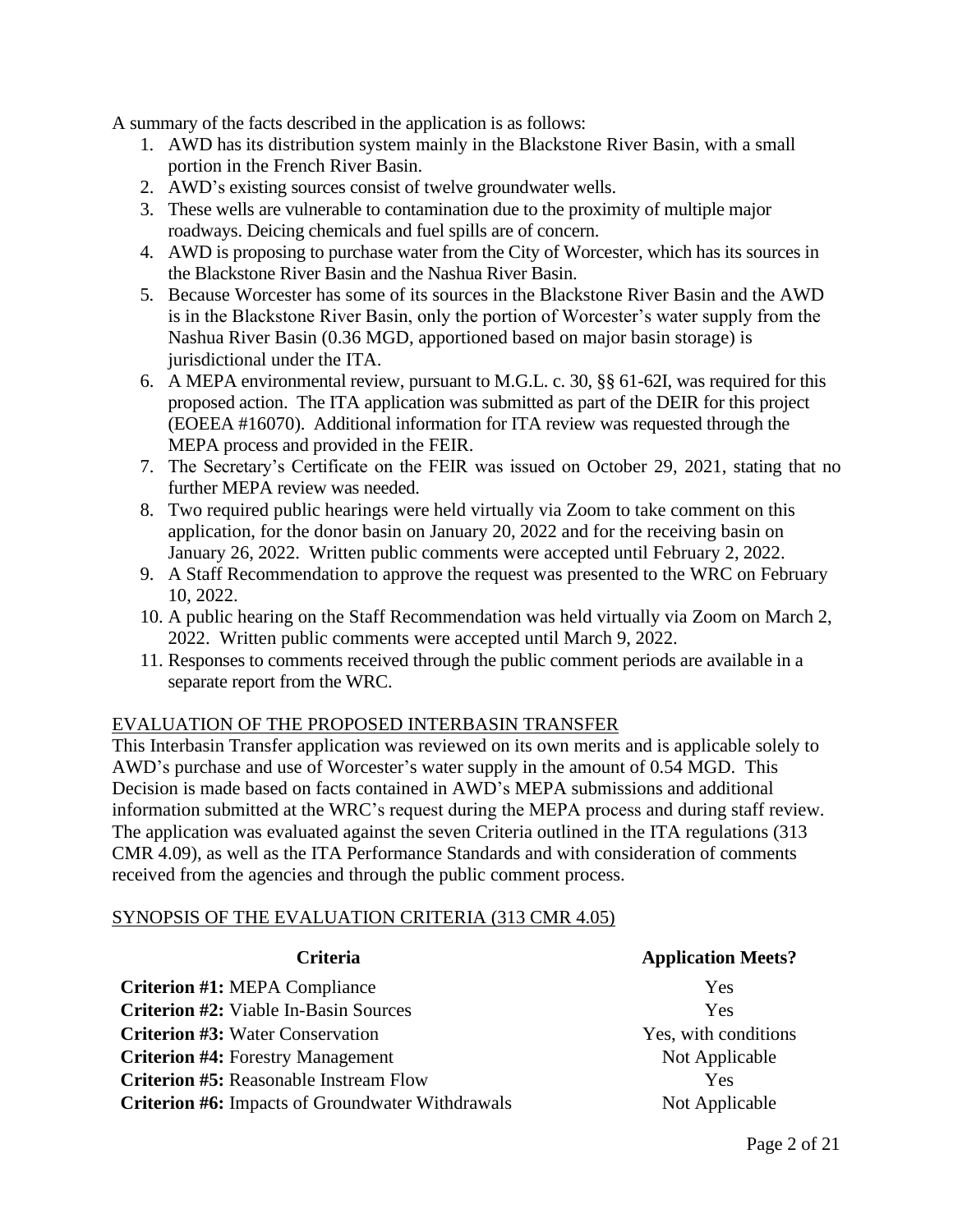## BASIS FOR THE WRC DECISION

This application was reviewed by Executive Office of Energy and Environmental Affairs (EEA), WRC staff at the Department of Conservation and Recreation's (DCR) Office of Water Resources, Department of Environmental Protection (MassDEP), and Department of Fish and Game's (DFG) Division of Fisheries and Wildlife. This Decision was made after an evaluation of AWD's application and compliance with the five applicable Criteria of the ITA regulations and the ITA Performance Standards. The following section describes in detail compliance with the Criteria.



**Figure 1: Auburn Water District's and City of Worcester's Sources**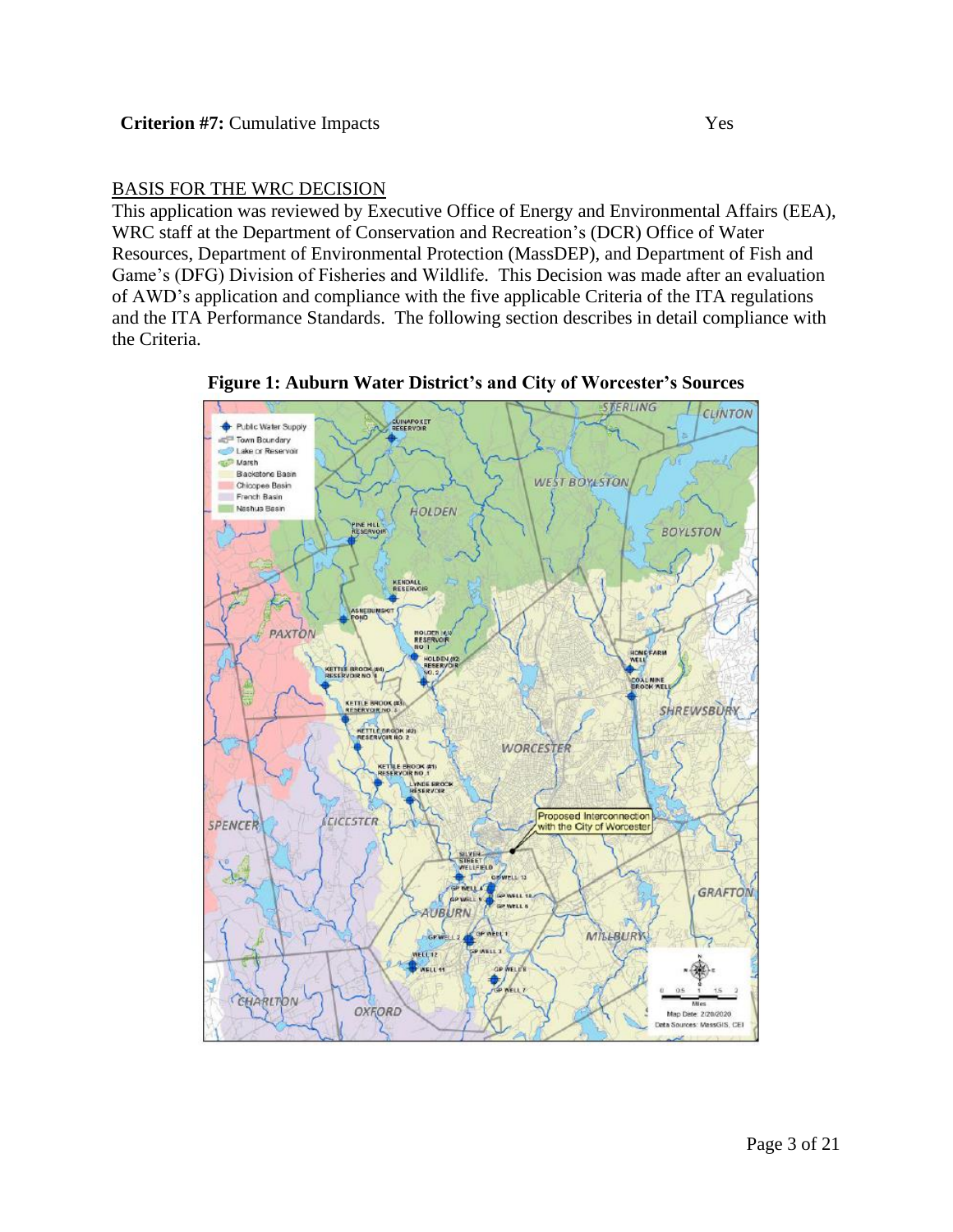#### **Criterion #1: Compliance with MEPA**

An environmental review, pursuant to MEPA (M.G.L. c. 30, §§ 61-62I) and the MEPA regulations, 301 CMR 11.00, was required for this proposed transfer. The ITA application was submitted as part of the DEIR for this project (EOEEA #16070). The FEIR was submitted in September 2021. The FEIR Certificate was issued on October 29, 2021 and stated that no further MEPA review was necessary.

### **Criterion #2: Viable In-Basin Sources**

AWD had to demonstrate that it has made all reasonable efforts to identify and develop all viable sources in the receiving area. Several studies and reports have been prepared for AWD under past MassDEP Water Management Act (WMA) Grant projects that discussed and analyzed alternative water supply sources, both in-basin and out of basin. AWD evaluated several alternatives to provide additional reliable sources of water, to be used when supplies are offline for maintenance or potential contamination, during periods of high demand, and to prepare for future demands. These alternatives included implementing enhanced treatment for existing sources, activating permitted but currently inactive new water supply sources, and exploring inbasin/out of town connections. However, none of these alternatives was deemed an acceptable solution that would provide the capacity needed. Following is a summary of all issues considered relating to viability.

#### *Existing Sources*

The AWD water system includes 12 active drinking water supply wells, three water storage tanks, and 70 miles of water distribution mains. The majority of AWD's water supply wells are vulnerable to potential contamination due to the proximity of numerous major highways (i.e., I-90, I-290, I-395, SR 20, SR 12). Potential contamination sources include sodium and chloride loading from winter road salting and fuel spills from frequent accidents. Accidents are most frequent on I-90. Water supply wells have not yet been directly contaminated from fuel spills, but each occurrence requires select wells to be taken offline as a precautionary measure whenever they may be potentially impacted by a spill. Wells may remain offline for weeks to months at a time pending environmental and water quality testing. The wells are returned to service once the release extent has been determined and mitigated. For example, Wells No. 1 and 3 were temporarily taken offline in 1999 as a precautionary measure when there was a fuel spill at the intersection of I-90 and I-290. This spill resulted in fuel reaching Dark Brook, which is in proximity to the wells. The wells were returned to service after 6 months of water quality testing performed in the brook and TPH (total petroleum hydrocarbons) levels had returned to pre-release baseline levels. Additionally, many AWD water supply wells have elevated levels of sodium and chloride resulting from their proximity to major highways. Ongoing sampling data shows increasing levels of sodium and chloride that eventually may lead to the loss of these wells. One well with the highest measured levels of sodium and chloride was taken offline and is no longer pumped into the distribution system. The loss of this well in conjunction with frequent fuel spills further stress the AWD's water supply system by concentrating groundwater withdrawals among fewer sources.

MassDEP established a drinking water guideline of 20 mg/L for sodium and a Secondary Maximum Contaminant Level (SMCL) of 250 mg/L for chloride. Most of AWD's wells consistently exceed the sodium guideline and Wells No. 1, 2 and 3 exceed the chloride SMCL.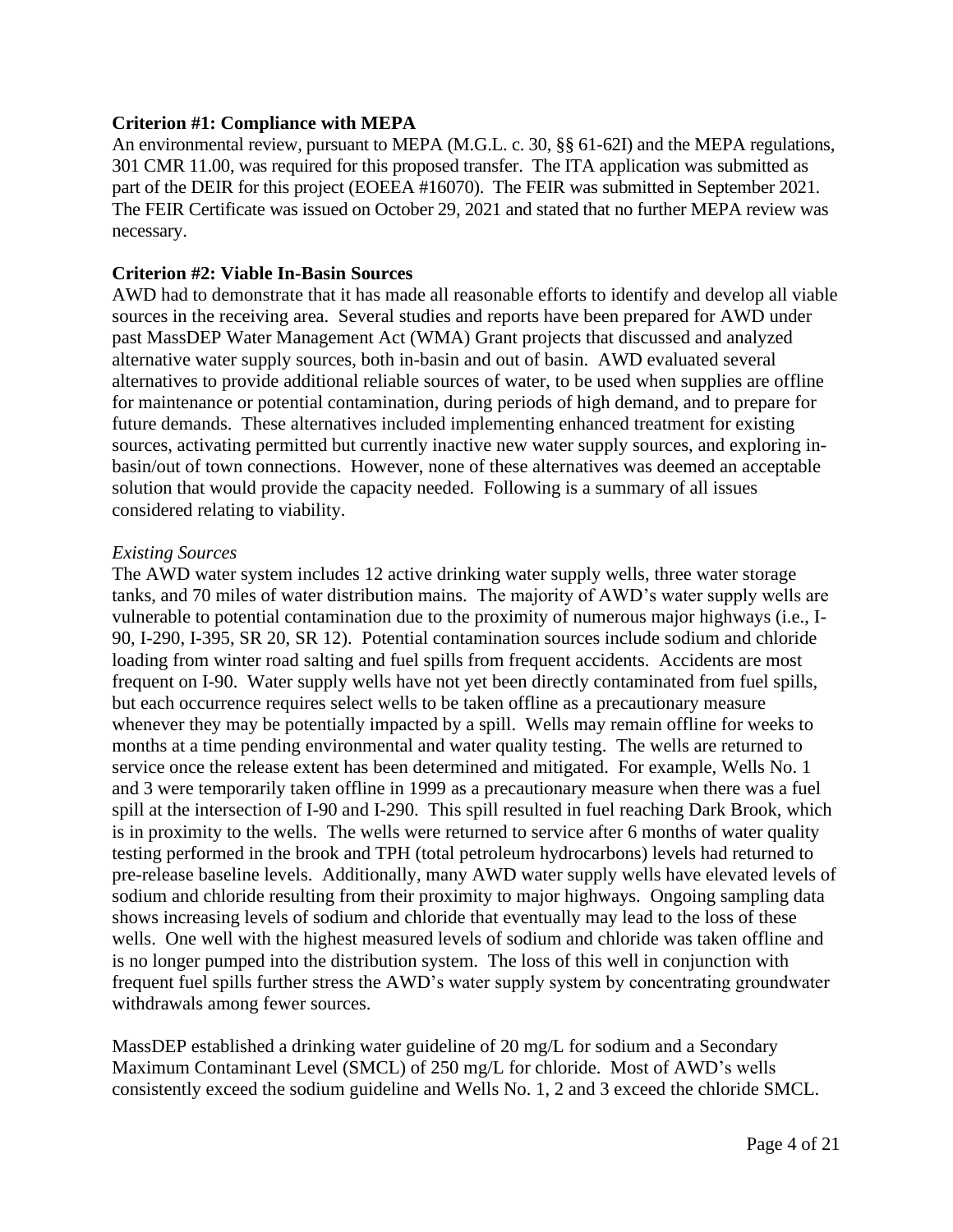Additionally, the World Health Organization (WHO) has established a taste threshold for sodium of 150 mg/L. Sodium levels in Wells No. 1, 2, 3, 4, and 13 consistently exceed this level. In response to the drinking water guidelines, AWD issues public notification in its annual consumer confidence report. AWD stopped pumping Well No. 2 into the distribution system in the 1990's since it has the highest levels of sodium and chloride contamination. Water from this well is pumped to Dark Brook in an effort to intercept groundwater with the highest sodium and chloride levels before it reaches Wells No. 1 and 3. While it is believed that this effort has helped to abate some of the sodium and chloride contamination of Wells No. 1 and 3, the levels in these wells have continued to rise. In May 2013, sodium in Wells No. 1, 2 and 3 reached 180, 470 and 140 mg/L respectively and chloride in Wells No. 1, 2 and 3 reached 338, 867 and 265 mg/L respectively. AWD has concerns that Wells No. 1 and 3 may need to be taken out of service in the future unless measures are taken to prevent the continued influx of sodium and chloride.

Due to close proximity to I-290, Wells No. 4 and 13 are vulnerable to contamination from fuel spills caused by accidents on the highway. If there was to be a significant spill on I-290 in the area, Wells No. 4 and 13 may need to be taken out of service until the contamination is remediated.

AWD's distribution system has two pressure zones, the High-Pressure Zone and the Low-Pressure Zone. The High-Pressure Zone is serviced by Wells No. 1 and 3 and Wells No. 11 and 12, all of which are vulnerable to fuel spills that may occur on I-90. If either or both well systems were to be taken offline, AWD's system would not be able to meet the demands in the High Zone.

AWD's system can typically meet water demands while sustaining normal pressures during a maximum demand week; however, if one or two wells are rendered inoperable, storage tanks may not recover during a maximum demand week. This could result in water shortages and/or decreased water pressure below normal levels. MassDEP concurs that AWD has difficulty meeting demand when wells are offline and needs another source to provide AWD with water for emergencies and to improve resiliency.

### *Alternatives Analysis*

An alternatives analysis was performed to identify, evaluate, and select potential supplemental water supply alternatives. Six alternatives, including a no-action alternative, for supplemental water supply were reviewed for AWD's needs. Methods for maintaining water supplies included implementing additional treatment for existing sources, bringing new sources online, and purchasing water from the City of Worcester or surrounding towns.

Selection for the proposed design was based on several factors which included cost, construction and phasing feasibility, environmental concerns, and hydraulic design requirements. Of particular importance is that the selected alternative has the ability to offset any losses from AWD's largest producing well while providing an additional margin of safety should another source go down simultaneously. Required range is at least 500 gpm to 750 gpm for 12 hours per day, 365 days per year.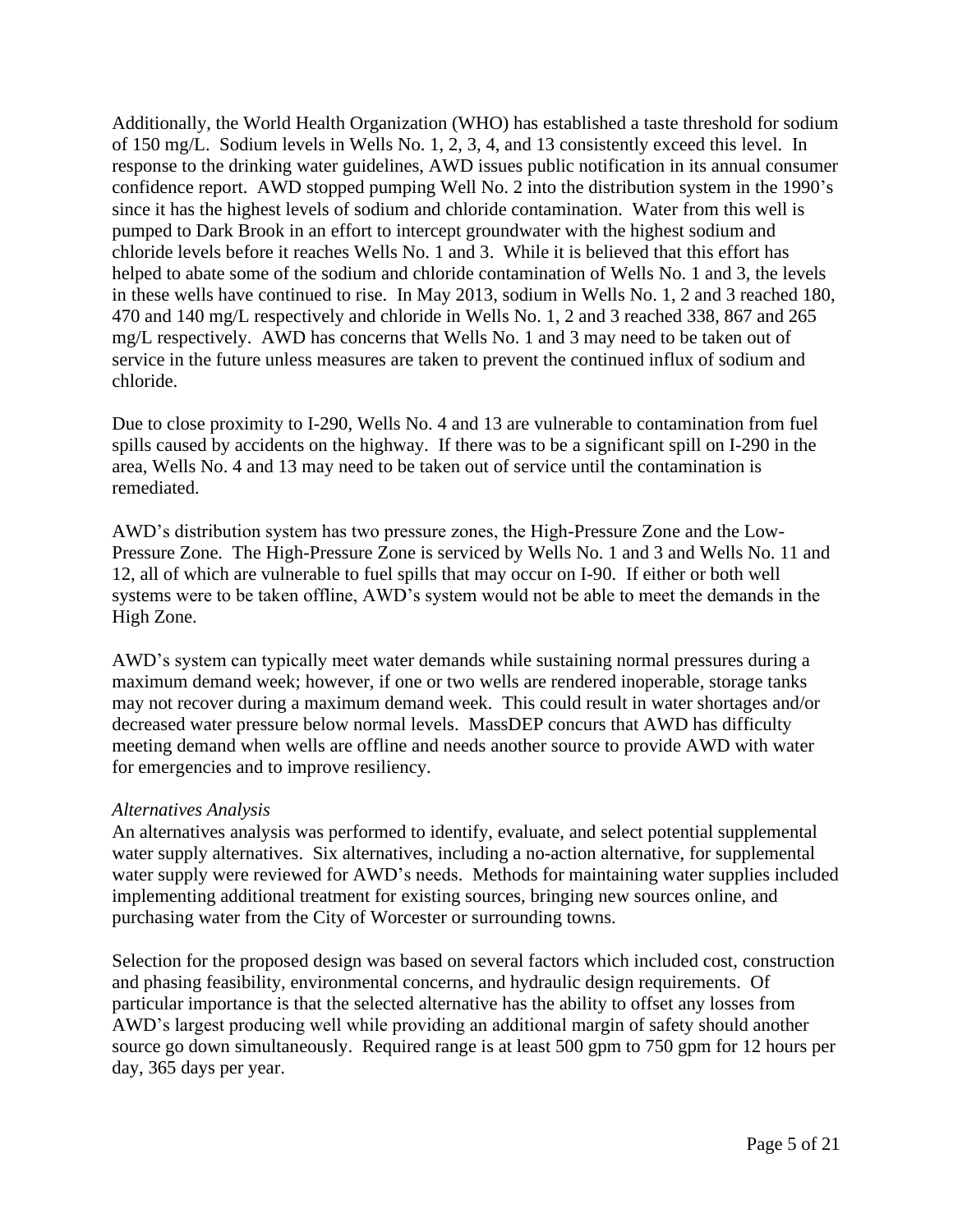#### *Church Street Wells Treatment*

The three existing Church Street Wells have a combined flow capacity of approximately 850 gpm: Wells No. 1, 2, and 3 have pumping rates of 500 gpm, 150 gpm, and 200 gpm, respectively. The Church Street Wells are currently impacted by increasing amounts of sodium and chloride contamination from nearby roads. Well No. 2 is no longer pumped into the distribution system since it has the highest levels of sodium and chloride contamination. In an effort to intercept groundwater with the highest sodium and chloride levels before it reaches Wells No. 1 and 3, groundwater from Well No. 2 is pumped to an adjacent brook (Dark Brook) instead of the distribution system. Despite these efforts, the sodium and chloride levels in Well No. 1 and 3 have continued to rise as evidenced by ongoing sampling efforts performed by UMass. In addition to sodium and chloride contamination, frequent vehicle accidents on Interstate I-90 (MassPike) threaten the Church Street Wells from potential fuel spill contamination.

Church Street Wells No. 1 and 3 currently supply approximately 150 million gallons of water per year. By implementing treatment, approximately 150-200 gpm of capacity could be regained for AWD's system; however, given the relatively low efficiency of reverse osmosis treatment processes, it is likely that the regained capacity would be lower. This expected capacity would not be adequate to offset losses from AWD's largest producing well while providing an additional margin of safety should another source go down simultaneously (i.e., 500-750 gpm, 12 hours per day, 365 days per year). Expected yield would also be limited by factors such as water quality, physical limits and recharge of the well, and authorized permitted withdrawals for the system.

### *Implementation of Silver Street Wells*

The three Silver Street Wells have been permitted and approved for a combined flow capacity of 390 gpm. These wells are permitted but not currently active. The permanent wells are in place; however, the pumping and treatment facilities have not yet been constructed. Implementation of these wells would help recover more than the lost capacity from Church Street Well No. 2. A test well program was previously conducted at the Silver Street site. The results of this test well program indicated that manganese in all three wells exceeds the Secondary Maximum Contaminant Level (SMCL) of 0.05 mg/L and the Health Advisory Level (HAL) of 0.3 mg/L. Therefore, treatment removal for iron and manganese will be required.

The combined pumping rate of the Silver Street Wells is 390 gpm; however, the Silver Street Wells cannot supply more than the safe yield of the wells, which is 300 gpm for 16 hours per day. If the Silver Street wells were to operate at this rate year-round, the wells could supply approximately 105.1 million gallons of water per year. This is approximately 61.3 million gallons more than the Church Street replacement well. This expected capacity, however, would not be adequate to offset losses from AWD's largest producing well while providing an additional margin of safety should another source go down simultaneously (i.e., 500-750 gpm, 12 hours per day, 365 days per year). Expected yield would also be limited by similar factors such as water quality, physical limits and recharge of the well, and authorized permitted withdrawals for the system. Additionally, the Zone I of the wells crosses the Lower Stoneville Reservoir and covers portions of parcels on the eastern shore of Lower Stoneville Reservoir not currently owned by AWD. AWD would need to work with the owners of these properties to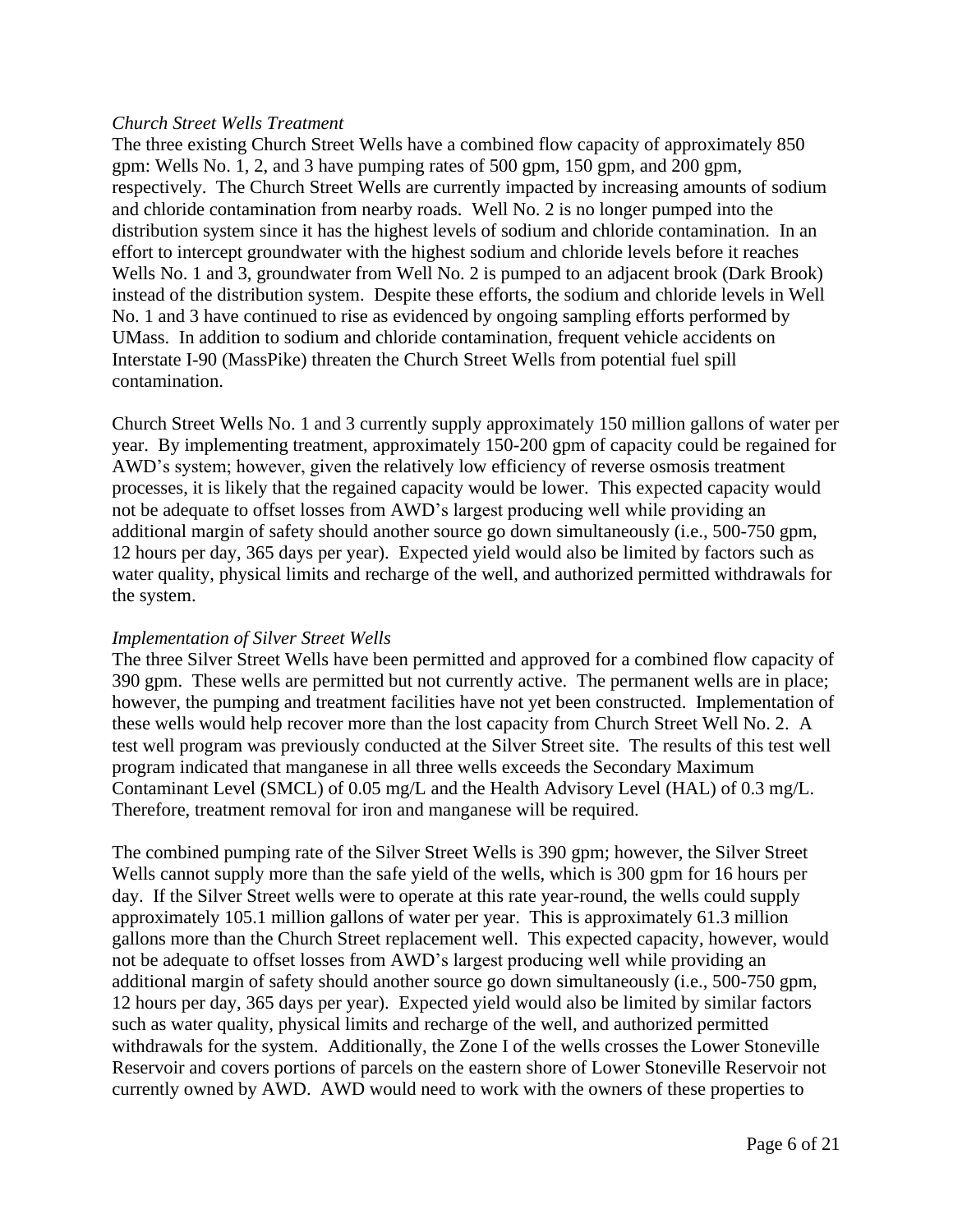procure the needed pieces of these parcels prior to activation of these supplies. MassDEP will not approve construction of the permanent pumping facilities until all of the Zone I is owned or controlled by AWD.

#### *Other Sources to Avoid an Interbasin Transfer*

In addition to the City of Worcester, the Town of Auburn is bordered by the Town of Millbury, Town of Leicester, and Town of Oxford. Oxford is entirely within the French River Basin. Therefore, only Millbury and Leicester could be potential in-basin sources that would avoid an interbasin transfer.

The Town of Millbury's water system is operated by the Aquarion Water Company. One of Aquarion's main water supplies, Oak Pond Well, was shut off in October of 2019 due to PFAS test results of 78 ppt, which is well above the current DEP Massachusetts Maximum Contaminant Level (MMCL) of 20 ppt. Oak Pond Well is still offline; and as of August 2020, the PFAS test result of the raw water was still above the MMCL at 41 ppt. Two other sources, Jacques Well and Millbury Avenue Well, are below the 20 ppt MMCL; however, Aquarion's system capacity is still limited. According to the 2020 water quality report, 9.7% of water that year was supplemented from Worcester. Additionally, even if supply was not an issue, there are physical limitations to an interconnection between Auburn and Millbury. The border between Auburn and Millbury is sparsely populated and it located on the periphery of both water suppliers. Connecting one peripheral reach to another peripheral reach is typically problematic and results in poor hydraulics and water quality.

The Town of Leicester currently obtains its water from three different water districts: Cherry Valley and Rochdale Water District (CVRWD), Leicester Water Supply District (LWD), and Hillcrest Water District (HWD). The CVRWD obtains all water from the City of Worcester, therefore, an interconnection with the CVRWD would essentially be the same as a direct interconnection with Worcester and would require an interbasin transfer. The LWD has local sources, but these sources have capacity issues. AWD is in need of a reliable source to supplement their supply, therefore, there is no potential to interconnect with the LWD. Lastly, the HWD capacity is also limited and they purchase supplemental water from LWD.

There are three water supply districts in the Town of Auburn: Auburn Water District, Woodland Water District, and Elm Hill Water District. AWD operates and maintains Woodland Water District; however, the two distribution systems are separate and Woodland purchases all of its water from Worcester. Elm Hill Water District also receives its water from Worcester.

#### *Interconnection with the City of Worcester*

Worcester is willing to sell water to AWD and has confirmed that 750 gpm to 1,000 gpm is anticipated to be available at the interconnection without infrastructure improvements on Worcester's end. Worcester has agreed to a maximum use of the interconnection by AWD of 12 hours per day for 365 days of the year at a rate of 750 gpm, which translates to 0.54 MGD. The proposed interconnection has the potential to supply approximately 197.1 million gallons of water per year.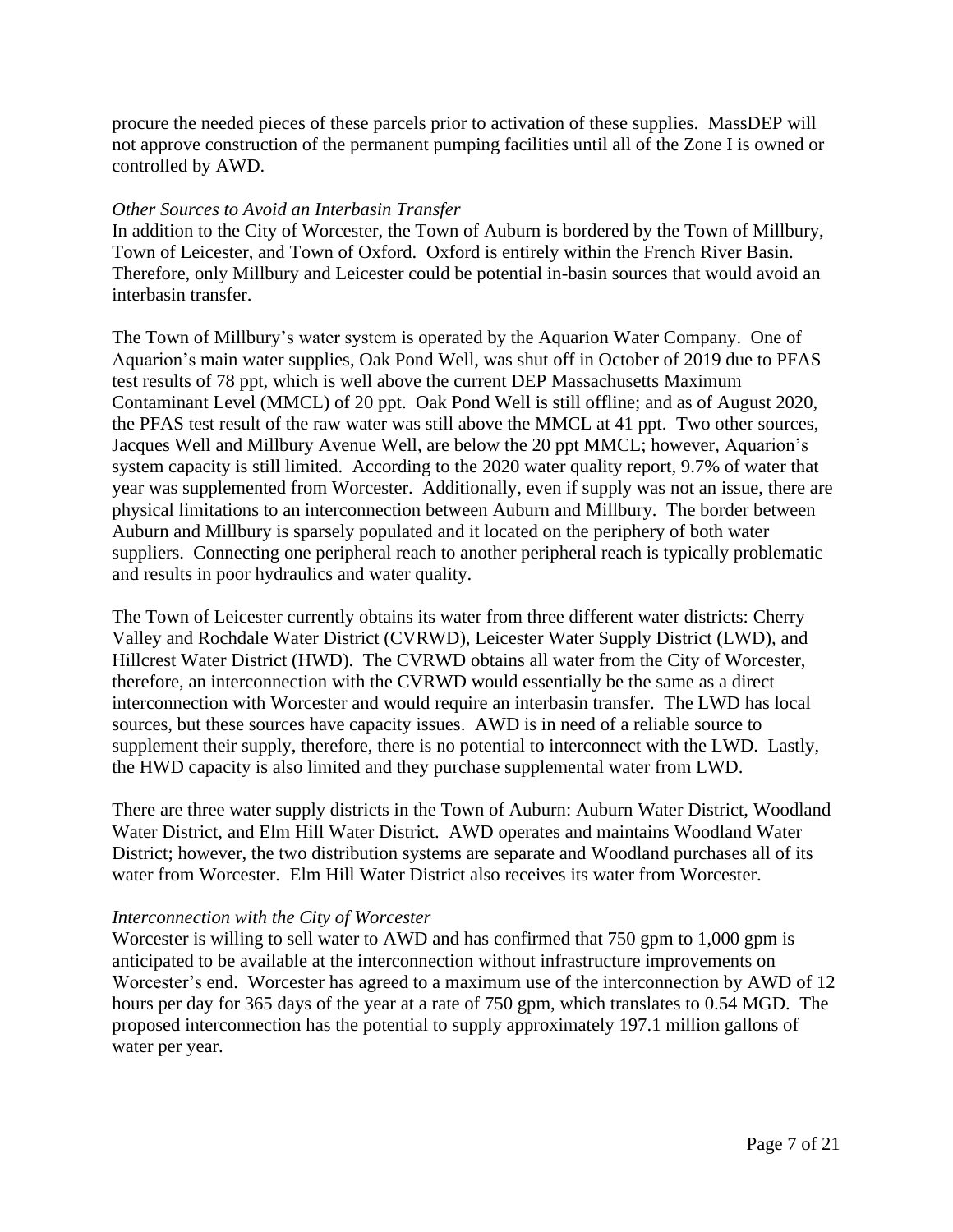There are two existing interconnections for emergency use, however, these are not permanent metered connections. These interconnections are the Burnett Street and Washington Street locations. There is also a third interconnection with Worcester for the Woodland Water District (WWD) in Auburn; although AWD owns and operates WWD, the water from that distribution system does not mix with the water from AWD's distribution system. The WWD system is also old and undersized in many places (i.e., 6" vs. 8" pipe). Various hydraulic modeling scenarios indicated that the existing Burnett Street or Washington Street interconnections are not as efficient as the proposed new Southbridge/Sword Street interconnection location. In some scenarios, using either the Burnett Street or Washington Street interconnection, modeling showed that the system had difficulties re-stabilizing the tank levels.

Multiple hydraulic modeling scenarios indicate that the proposed new Southbridge/Sword Street interconnection is the most efficient standalone interconnection. Based on a potential increase in capacity of 750 gpm, potential hydraulic benefits, and source reliability, the new interconnection with Worcester was chosen as the most viable alternative. Construction of the proposed new interconnection will involve the installation of approximately 3,400 feet of underground water main along the western side of Southbridge Street from Worcester's existing water main at the Auburn/Worcester line to AWD's existing water main located on Sword Street. The Project will also involve the construction of an aboveground pressure relief valve (PRV)/water metering facility situated approximately 400 feet from the Auburn/Worcester line on the western side of Southbridge Street.

In conclusion, the basic requirement of the ITA is that an applicant shows that local water supply sources are used to the maximum extent possible and that other sources cannot be reasonably developed prior to the applicant obtaining permission to transfer water from out of basin. Given the above-described conditions, the WRC determined that all reasonable efforts have been made to identify and develop all viable sources in the receiving area of the proposed interbasin transfer.

# **Criterion #3: Water Conservation**

AWD had to demonstrate that all practical measures to conserve water have been taken. The WRC water conservation performance standards are numbered below, followed by a bulleted narrative of AWD's actions.

1) A full leak detection survey should have been completed within the previous two years of the application. The proponent should provide documentation regarding repair of leaks identified during the survey.

- AWD currently conducts a leak detection survey of the entire distribution system at least every three years.
- The last system-wide leak detection survey was completed in December 2020. Documentation of the survey and leaks repaired was provided. Another leak detection survey is currently underway.
- AWD also becomes aware of leaks based on customer reports and responds to these calls immediately for meter repairs or replacements.
- AWD plans on updating various water supply infrastructure components to minimize leaks due to old infrastructure.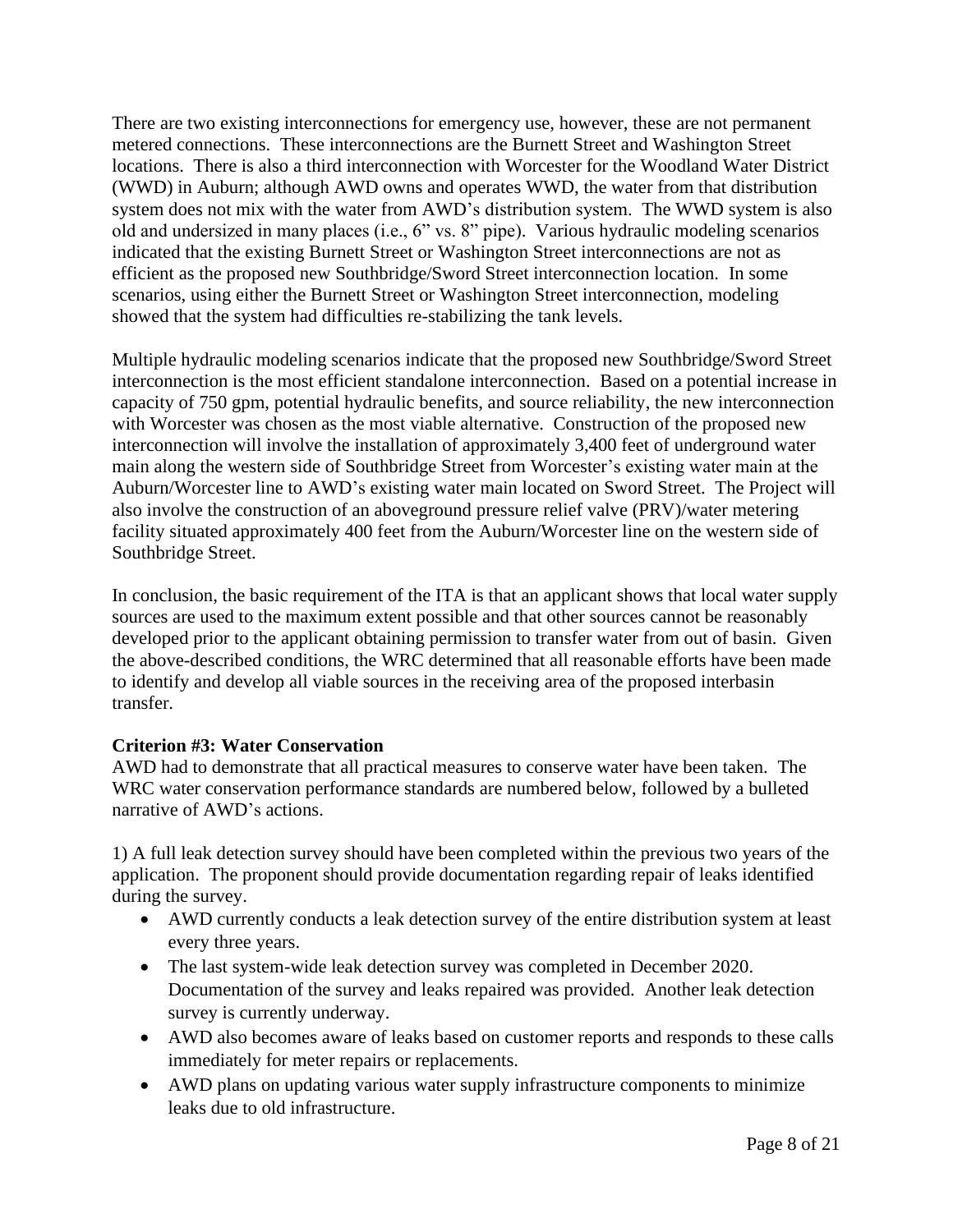2) The water supply system should be 100% metered, including public facilities served by the proponent. A program of meter repair and/or replacement must be in place. Documentation of annual calibration of master meters and a description of the calibration program should be included in the application.

- All water users are metered and meter replacement programs are continuous. The water meter supplier informs AWD which meters are in need of replacement. The replacement meters themselves are more accurate and efficient than previous models.
- AWD targets and prioritizes repair and replacement of old meters with new meters based on (1) failure to read, (2) high water use, and (3) age.
- Master meters are calibrated annually to ensure accuracy of the readings. Meters are maintained in accordance with American Water Works Association (AWWA) and manufacturer standards.

3) Unaccounted-for Water (UAW) should be 10% or less. The proponent should provide documentation of UAW, in both gallons and percentage of the total finished water entering the distribution system, for each of the past five years. The definition of accounted-for and UAW for use in Interbasin Transfer applications is given in Appendix C of the Performance Standards.

- For more than the past five years, UAW has been 10% or below.
- AWD's average UAW from 2016-2020 was approximately 9% and has not exceeded 10% from 2009 onward.

4) The proponent should provide documentation to show that there are sufficient sources of funding to maintain the system, including covering the costs of operation, proper maintenance, proposed capital improvements, and water conservation. The rate structure must encourage water conservation.

# a) Sufficiency of Funds

• AWD is financially independent and does not receive funding from the Town of Auburn. Per charter, AWD may have the Town of Auburn's assessor impose a tax on properties within the district to address utility costs, but currently no such taxation process is utilized. Water rates provide funding to cover most water supply system costs, including operation, maintenance and repair, small capital improvements, source protection, water conservation activities, and debt service. Larger capital investments, including the infrastructure for the proposed interbasin transfer, rely on some combination of loans and the issuance of bonds. In both cases, debt service is covered by rates over the long term. AWD typically budgets on a 10-year planning horizon for the water system.

# b) Strength of Water Rate Conservation Signal

• AWD has the same two-tiered rate structure that applies to all customers regardless of customer class/category. The rate includes a \$48.00 service charge that covers a base allocation of 600 cubic feet (4,488 gallons) per quarterly billing cycle. Above this base allocation, there are two volumetric tiers: Tier  $1 \circledcirc$  \$7.89 per hundred cubic feet (HCF) for volumes greater than 6 HCF up to 50 HCF; Tier 2 @ \$10.62 per HCF for all volumes greater than 50 HCF per quarterly billing cycle. The base allocation is roughly equivalent to 20 gallons per capita per day (gpcd) for the average Auburn household (2.48 people). About 21% of customers stay within the base allocation and effectively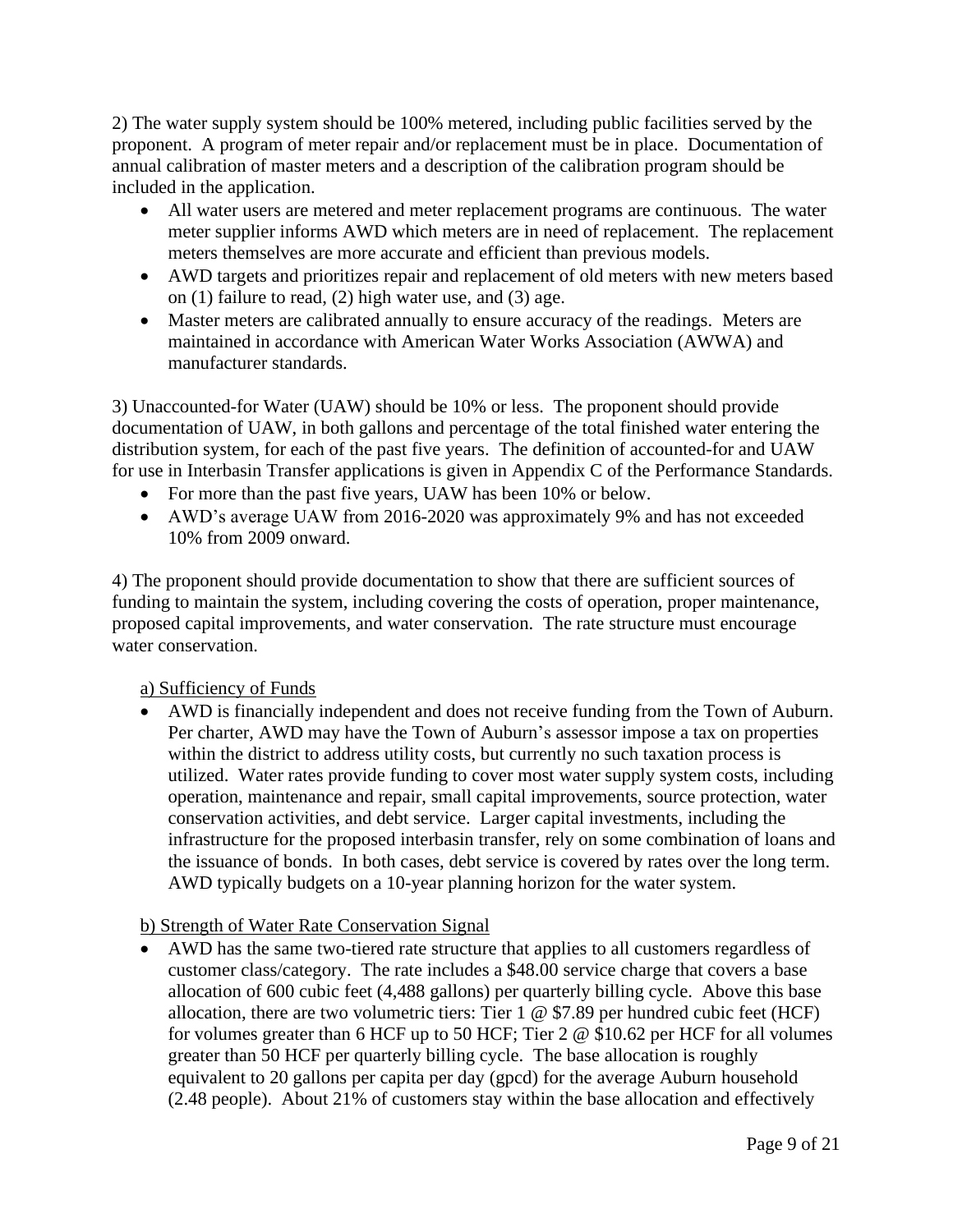receive no price signal, but their usage is already very low, so this does not present a concern with respect to the overall water conservation signal of AWD's rate structure. The threshold between Tiers 1 and 2 is roughly equivalent to 165 gpcd for the average Auburn household. About 74% of all customers fall into the Tier 1 category. The volumetric charge for a household of average size using 65 gpcd (the state year-round residential standard) is in the top 20% among Massachusetts water rates. The WRC accepts this as a sufficiently strong water conservation price signal. However, only 5% of customers are ever charged at the Tier 2 rate. To more effectively use the tiered rate structure to curb inefficient and nonessential use, it is recommended that as part of its forthcoming rate study for which AWD has been awarded a MassDEP WMA Grant, AWD pursue lowering the volume threshold between Tiers 1 and 2 to send the Tier 2 price signal to a greater percentage of high water users.

5) The proponent should bill its customers at least quarterly based on actual meter readings. Bills should be easily understandable to the customer (e.g., providing water use in gallons and including comparison of the previous year's use for the same period).

- AWD bills their customers on a quarterly and rotating basis; customers are on either a (1) January-April-July-October, (2) February-May-August-November, or (3) March-June-September-December billing schedule.
- The utility receives monthly meter software reports that flag potential ongoing/continuous leaks and intermittent leaks, based on algorithms that analyze customer usage in 15-minute increments. For customers showing potential ongoing/continuous leaks, AWD communicates by mail to inform them of potential leaks. To more quickly and comprehensively address the potential presence of leaks, it is strongly recommended that AWD:
	- o develop and utilize a phone and/or email database for rapid customer communication, rather than relying on paper mail for correspondence about potential leaks, and
	- o contact a wider range of customers with suspected leaks on a monthly basis, including those reported by the metering software as potentially having intermittent leaks lasting multiple days.

Ideally, AWD would install automated metering infrastructure (AMI) to be able to communicate with customers on the first day of a potential leak and to enable customer portals through which customers could engage directly in analysis of their own usage, although the WRC recognizes the considerable expense of implementing AMI.

• The AWD bill provides water use in hundred cubic feet (HCF), with no information to show customers trends in their usage or allow them to compare their usage to the previous year for the same period. AWD must redesign its bills to include usage volume in gallons and trend or comparison data.

6) A drought/emergency contingency plan, as described in 313 CMR 4.02, should be in place. This plan should include seasonal use guidelines and measures for voluntary and mandatory water use restrictions and describe how these will be implemented. There should be a mechanism in place to tie water use restrictions to streamflow and/or surface water levels in the affected basin(s) where this information is available.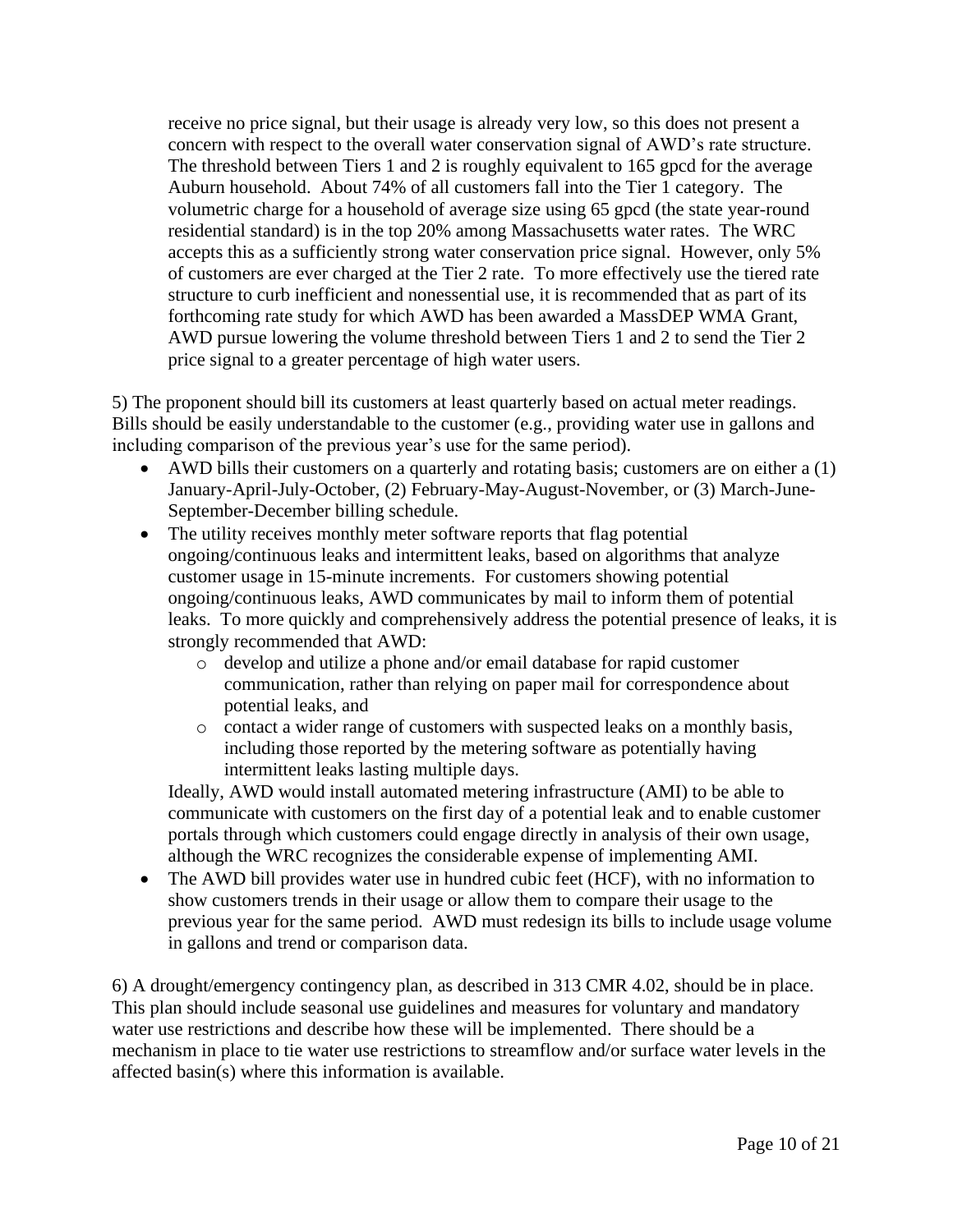- AWD developed a drought management plan during development of its Water Conservation Plan. The drought management plan was prepared based on guidance from the AWWA's Manual of Water Supply Practices M60: Drought Preparedness and Response (2011), and the Massachusetts Drought Management Plan (DMP) (September 2019, EEA).
- AWD's Superintendent will be responsible for monitoring of precipitation and groundwater levels and responsible for determining when to impose and when to modify drought action levels. AWD's drought plan describes specific response actions corresponding to each drought trigger level. The triggering of these levels is not described in detail and appears to be left up to the Superintendent's judgement. Water use restrictions for AWD's drought levels are not clearly defined at each level and are less stringent than those in the 2019 MA DMP. AWD must determine and describe thresholds to clarify when water use restrictions will be enacted. AWD must also match its local restrictions to, at a minimum, those described in the MA DMP.
- AWD's drought plan states that at a minimum, AWD must comply with state-mandated drought response actions when a drought is declared by the Secretary of EEA, and will follow the state guidance on nonessential outdoor or other water-use restrictions at the various drought levels.
- Since AWD's emergency source is an interconnection with the City of Worcester, AWD must comply with the same in-city bans or water use restrictions as Worcester. The purchasing public water supplier (i.e., AWD) must enforce the restrictions on their customers when they are more stringent than AWD's.

7) All government and other public buildings under the control of the proponent should have been retrofitted with water saving devices.

• AWD is not a municipality; therefore, it does not have the authority to regulate or enforce water audits and plumbing inspections in municipal buildings. It is recommended that AWD makes efforts to work with the Town of Auburn to the extent possible to encourage these retrofits.

8) If the community's residential gallons per capita per day (rgpcd) is greater than 65, the proponent should be implementing a comprehensive residential conservation program that seeks to reduce residential water use.

• AWD's rgpcd has been below 65 for more than the past five years. The five-year average is 61 rgpcd.

9) A broad-based public education program, which attempts to reach every user at least two times per year, through such means as mailings, billboards, newspaper articles, cable television announcements or programs, or the use of other media, should be in place.

- AWD participates in public education programs to promote water conservation and awareness (e.g., nonessential outdoor water use), including school seminars, Boy Scouts' program, and a program for the fire department.
- Additionally, in an effort to maintain the rgpcd at less than 65, and promote water conservation and awareness, the AWD's website has a "Ways to Conserve" page with some basic guidance on how to conserve water. The page, located here, is in the process of being updated: [http://www.auburnwater.com/pages/conserve.htm.](http://www.auburnwater.com/pages/conserve.htm)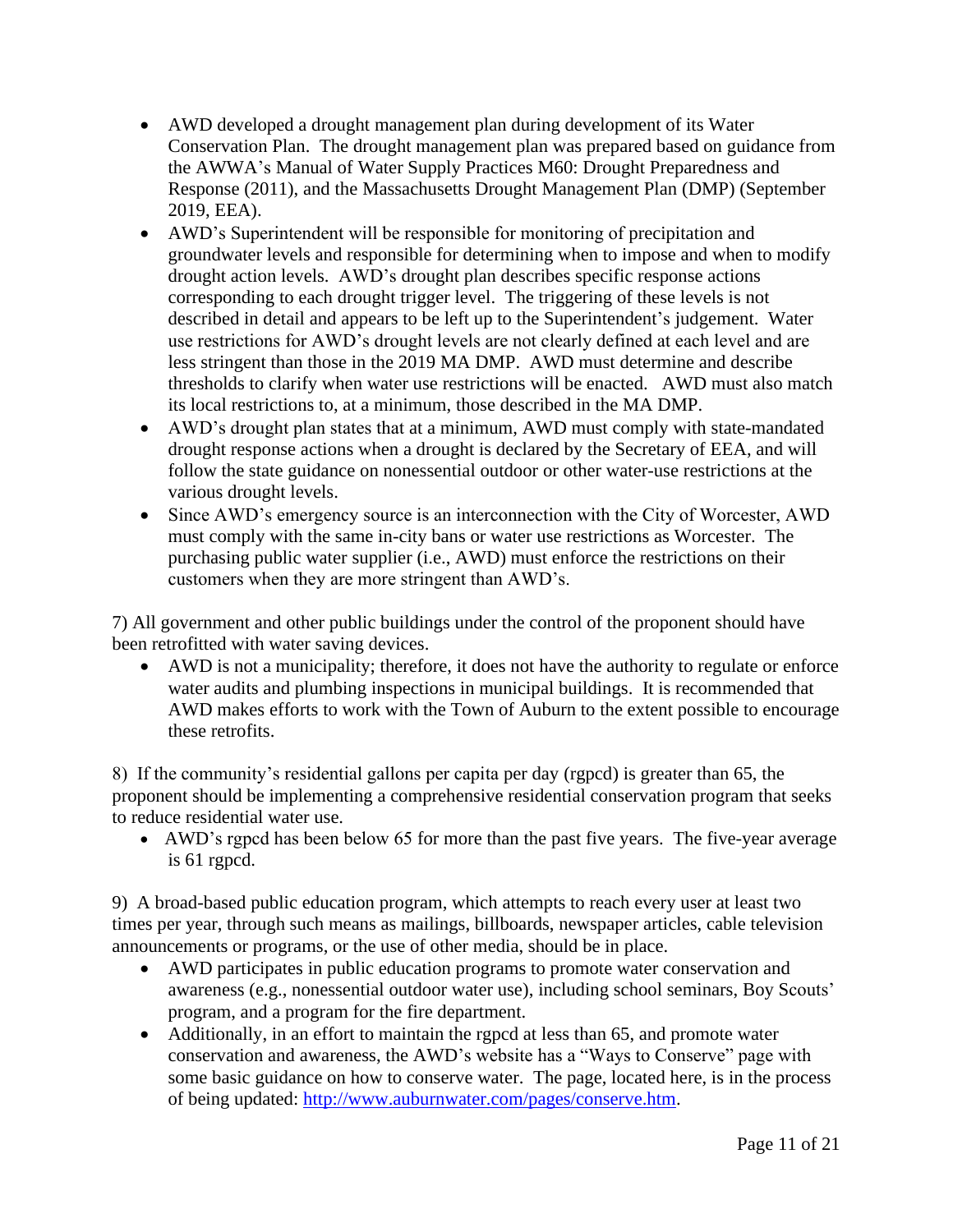- In an attempt to reach every user twice a year, AWD must implement an approach that is more widespread than the public education programs noted above, which only reach a subset of users. Examples include annual or bi-annual mailings included in water bills and/or posts on social media.
- AWD must also link to the state water conservation website [\(https://www.mass.gov/conservemawater\)](https://www.mass.gov/conservemawater) and use those resources for more targeted water conservation tips, tools, and messaging.

10) A program which identifies and ranks all industrial, commercial, and institutional (ICI) customers according to amount of use and requires regular contact with the largest users to promote water conservation, should be in place. Materials on water reuse and recirculation techniques should be provided, where appropriate.

- AWD has not implemented a formal conservation program for ICI customers; however, all customers must follow the same odd/even non-essential water ban from May to September and other MassDEP-imposed water restrictions.
- AWD has compiled a list of its highest water users.
- AWD should continue to monitor water use on its metering system for high usage and suspected leaks and notify the users as needed. AWD must more proactively reach out to the top users to direct them to EPA's WaterSense website that has information regarding conservation strategies applicable to the top users (such as hotels, restaurants, retail, etc.) to help emphasize the importance of water conservation and encourage the same.

11) A program of land use controls to protect existing water supply sources of the receiving area that meets the requirements of MassDEP should be in place.

- The Town's existing Aquifer and Watershed Protection Bylaw is being updated in accordance with MassDEP's Model Groundwater Protection District Bylaw, 2011. This will maximize the effectiveness of the Water Conservation Plan and set controls to protect AWD's existing supply sources.
- AWD must provide the updated Aquifer and Watershed Protection Bylaw when complete to MassDEP for review and approval.

12) There should be a long-term water conservation program, which conforms with the 2018 Water Conservation Standards for the Commonwealth of Massachusetts and is informed by analysis of AWD's water use data. The program should include but not be limited to an indoor and outdoor component, a water loss control program, and the development of water rates that provide incentives for water efficiency. The program should also include a public outreach and education component. The program should be documented in written form and updated regularly or at a minimum after each significant drought event.

- AWD completed a written water conservation plan in July 2021 which was submitted as part of the FEIR.
- AWD must continue to implement its water loss control program to remain at or below 10% UAW, and review and revise the program as needed in accordance with standard industry best management practices.
- Review of the DEIR, FEIR, and supplemental information, in addition to the information evaluated above in performance standards 1 through 10, indicates that this standard is largely met, except for user-friendliness of bills, local drought plan water use restrictions,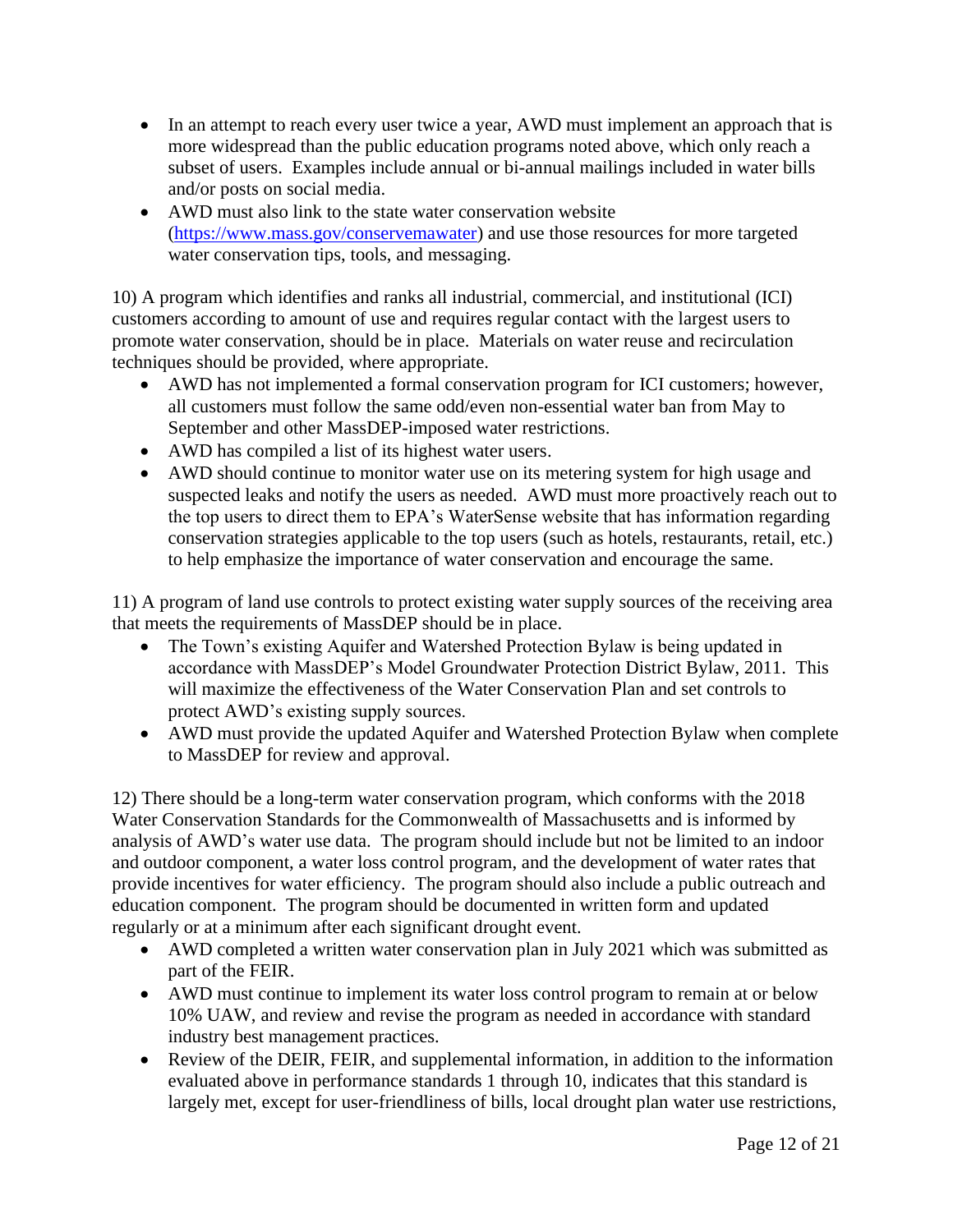public education and outreach, and ICI usage, all of which are specified as Conditions in this Decision.

• AWD's rgpcd is below 65. The five-year average is 61 rgpcd. AWD must continue its successful efforts to remain at that level or below.

Notwithstanding the above assessment, the WRC recognizes that in certain cases, local conditions may prevent a proponent from meeting or exceeding the "yardstick" that has been described in ITA guidance, even after a substantial effort has been made. In these cases, the proponent should explain why that standard cannot be met, demonstrate an alternate method of meeting the intent of the standard, and document any efforts that have been undertaken in order to comply with the standard. Therefore, the standards are presented as presumptions that can be rebutted in cases where local conditions or other extenuating circumstances must be taken into consideration.

#### Summary of Water Conservation Criterion

Based on the information evaluated in performance standards 1 through 12 above, the WRC finds that the water conservation Criterion of the ITA will be met upon implementation of conditions.

### **Criterion #4: Forestry Management Program**

This Criterion requires that a comprehensive forestry management program has been implemented on any watershed lands with surface water sources serving the receiving area (AWD) and under the control of the receiving area. AWD only has groundwater sources; therefore, this Criterion is not applicable to this proposal.

#### **Criterion #5: Reasonable Instream Flow and Criterion #7: Cumulative Impacts**

AWD is proposing to purchase up to 0.54 MGD of water from Worcester. Criterion #5 requires that "reasonable instream flow in the river from which the water is transferred is maintained". In addition, per Criterion #7 the WRC must consider the "cumulative impacts of all past, authorized or proposed transfers on streamflows, groundwater, lakes, ponds, reservoirs or other impoundments in the Donor Basin and relevant sub-basins".

The ITA regulations (313 CMR 4.09(3)(e)) direct the WRC to consider "the impact of the proposed action to increase the Present Rate of Interbasin Transfer on the streamflow dependent ecosystems and water uses and the potential to affect instream values" in making its decision to approve or deny an Interbasin Transfer request. In this case, the WRC evaluated the impacts of transferring 0.36 MGD on Worcester's Nashua River Basin water supply sources, which include impacts to reservoir levels, drought levels, low flows, intermediate flows, and high flows, taking into consideration existing flow alterations. In addition, the cumulative impacts of the AWD transfer combined with other recently approved transfers were evaluated. These transfers include the Cherry Valley and Rochdale Water District (CVRWD) ITA transfer of up to 0.41 MGD from the Nashua River Basin, which was determined in 2015 by the WRC to be Insignificant. In its analysis of these Criteria, the WRC relied on data and information provided in preapplication meetings, in the AWD DEIR, FEIR, and previous ITA reviews and WRC Decisions. Streamflow data for the analysis were obtained from the U.S. Geological Survey.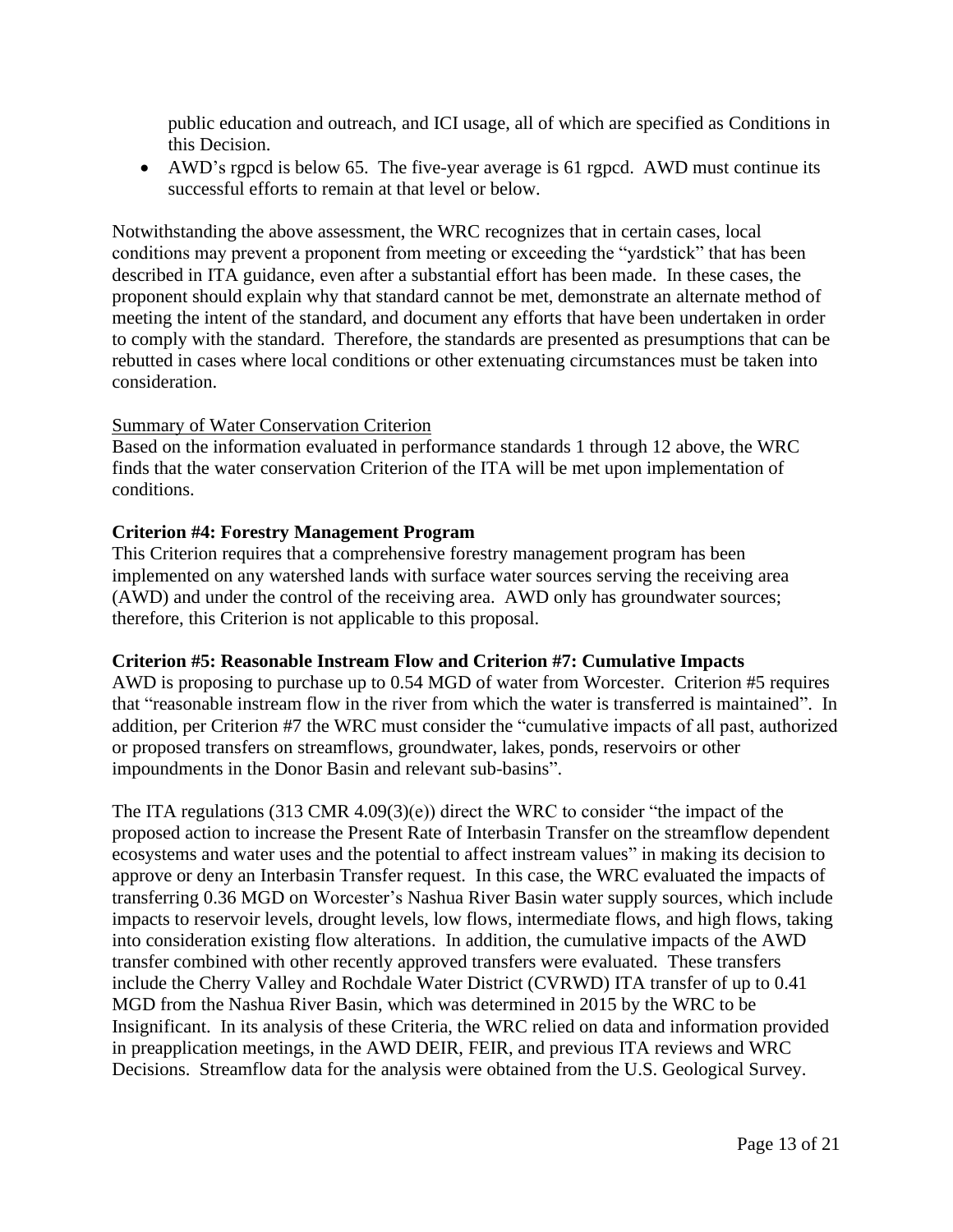### Background

The City of Worcester's water supply system is comprised of eleven surface water reservoirs located in the Nashua and Blackstone River basins with drainage areas totaling 40.74 square miles and over 7 billion gallons in storage. The oldest of the reservoirs still in use (Lynde Brook Reservoir) was built in 1864 and the newest (Quinapoxet Reservoir) in 1953.

Worcester has two groundwater sources (Coal Mine Brook and Home Farm Well) that have not been used for many years and are retained as emergency supplies. In addition, Worcester is able to purchase raw water from the Massachusetts Water Resources Authority (MWRA) during emergencies such as droughts when the capacity of the system is less than 50%. This has happened approximately every 20 years, most recently in 2016.

The proposed interbasin transfer will be from Worcester's Nashua River Basin reservoirs. These include Asnebumskit Pond, Pine Hill Reservoir, Kendall Reservoir, and Quinapoxet Reservoir. Under normal operating conditions, water from the Nashua River Basin reservoirs is transferred out of Kendall Reservoir to Holden Reservoir #1 in the Blackstone River Basin. When the capacity of a given reservoir exceeds 100%, excess water is discharged downstream (to the Nashua Basin) via passive (uncontrolled) spillways to Asnebumskit Brook and the Quinapoxet River, which flows into the Wachusett Reservoir. Worcester does not perform controlled releases from its reservoirs and the Quinapoxet River and Asnebumskit Brook receive direct flows from the reservoirs only when the capacity of the reservoirs is exceeded; at other times, seepage from the reservoirs and other surface or groundwater sources contribute base flows to the waterways. The proposed transfer will therefore only impact downstream streamflow when the reservoirs are actively spilling.

Worcester operates the reservoir system based on capacity, not demand, with the goal of keeping the reservoir system as full as possible throughout the year. Pine Hill Reservoir has the largest storage, but fills more slowly than Quinapoxet Reservoir because of its smaller upstream watershed. Thus, Quinapoxet Reservoir is a preferred summer source given its faster fill time. As a reservoir reaches 100% capacity, water may be transferred to other reservoirs in the network prior to spilling. In some instances, a reservoir may be held at 100% capacity for days or weeks prior to spilling as internal transfers are made. The Worcester reservoir system operations will not change as a result of the proposed AWD interconnection.

Worcester's average demand from 2009 to 2018 (the period of streamflow analysis) was 21.9 MGD. Current demand is lower than historical (for example, average day demand in 1988 was 26.78 MGD). The new interconnection will slightly increase demand. Worcester's authorized WMA volume is 29.5 MGD.

### Streamflow Analysis

### *Characterization of Existing Flow from Reservoirs*

The analysis characterized the existing reservoir flow by using historical spilling data (estimated weir discharge using weir data and equations) from Pine Hill, Kendall, and Quinapoxet Reservoirs. Asnebumskit Pond was not evaluated because Worcester does not estimate weir discharge from the Pond since it feeds directly into Pine Hill Reservoir. Reservoir flow (i.e., estimated weir discharge) from 2009-2018 was provided by Worcester to AWD's consultant.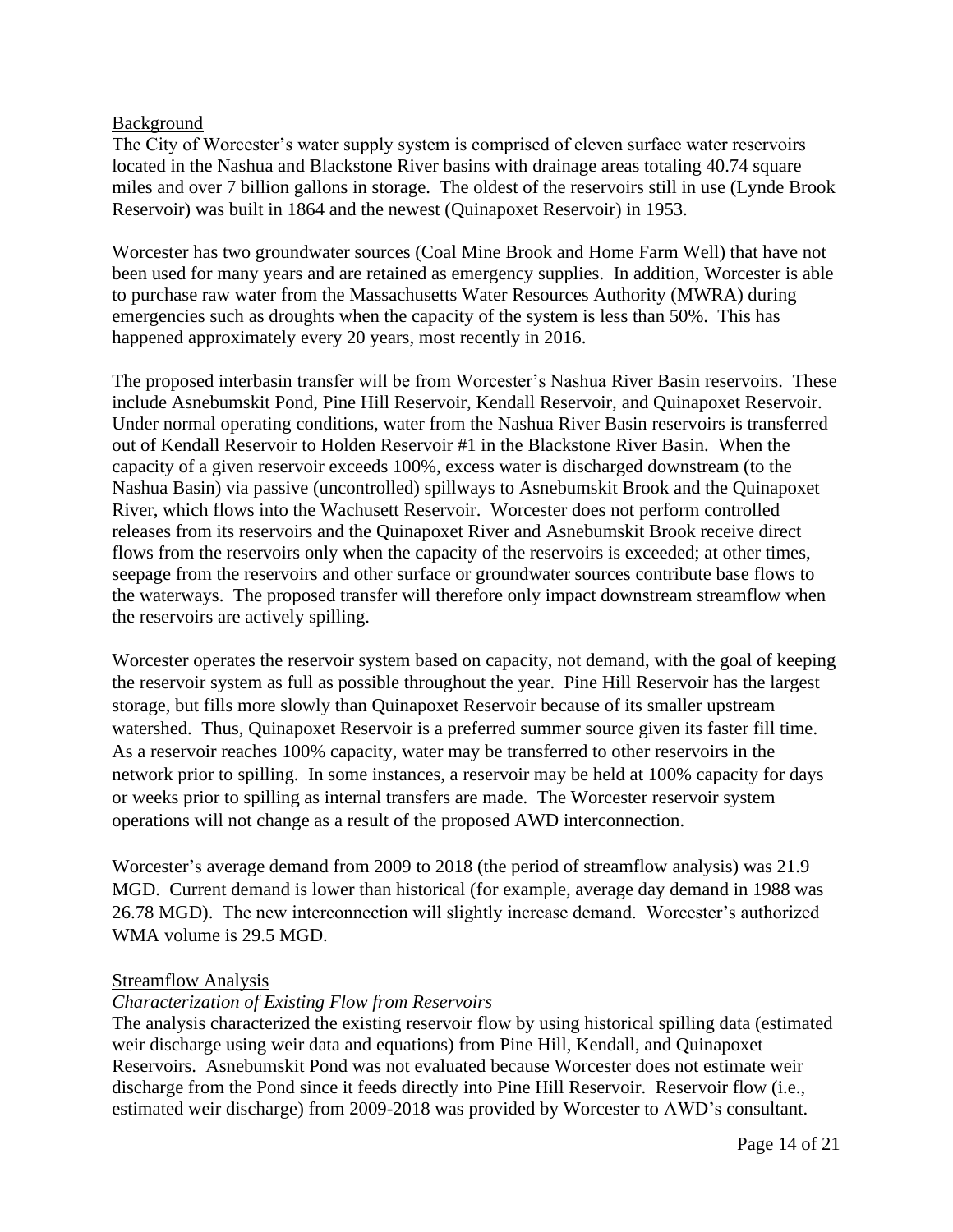These years included both dry and wet periods. Monthly mean reservoir flows were calculated and included in the FEIR. Annual exceedance curves of reservoir flow were plotted by the consultant and provided in the FEIR for each of the three reservoirs in addition to monthly exceedance curves of reservoir flows. Hydrographs of reservoir flows were provided for each of the reservoirs for the years 2009-2018 as well as plots of reservoir capacities over the same time period and the number of "no-spill" days by month.

### *Characterization of Potential Flow from Reservoirs, Changes in Reservoir Capacity, and Changes in Frequency and Duration of Spilling Events*

An analysis of potential reservoir flow from the Nashua River Basin reservoirs was performed by AWD's consultant. Potential reservoir flow as a result of the proposed interbasin transfer was characterized by subtracting the potential daily withdrawal from each reservoir from the historical reservoir flow data. If the resulting flow was less than zero (i.e., not spilling), potential reservoir flow was assigned a value of zero and additional "no-spill" days were accounted for. The additional impact of the increased withdrawal over time when the reservoirs were not spilling (i.e., periods of emptying or filling) was also characterized and the potential resulting daily reservoir capacities were provided in the FEIR. Potential maximum daily withdrawal from the Nashua River Basin from the proposed AWD interconnection is 0.36 MGD plus 0.41 MGD from the approved CVRWD withdrawal for a total of 0.77 MGD or 1.19 cubic feet per second (cfs). Potential daily maximum withdrawals were apportioned to each of the Nashua River Basin reservoirs based on contributing drainage area: Kendall Reservoir 6.1%, Pine Hill 24.0%, Quinapoxet 69.9%. Contributing drainage area was used rather than storage as it is a better proxy to estimate potential reservoir inflow and subsequent refill rates.

As with the characterization of the existing flows from the reservoirs, the characterization of potential flows from each of the reservoirs were provided in the FEIR including monthly mean reservoir flows, the annual exceedance curves, monthly exceedance curves, and hydrographs for the time period from 2009-2018 as well as reservoir capacities for the same time period and the number of potential "no-spill" days by month.

#### *Changes in Reservoir Flow*

The following table adapted from the FEIR shows the existing, potential, and change in "nospill" days over the 10-year period of analysis.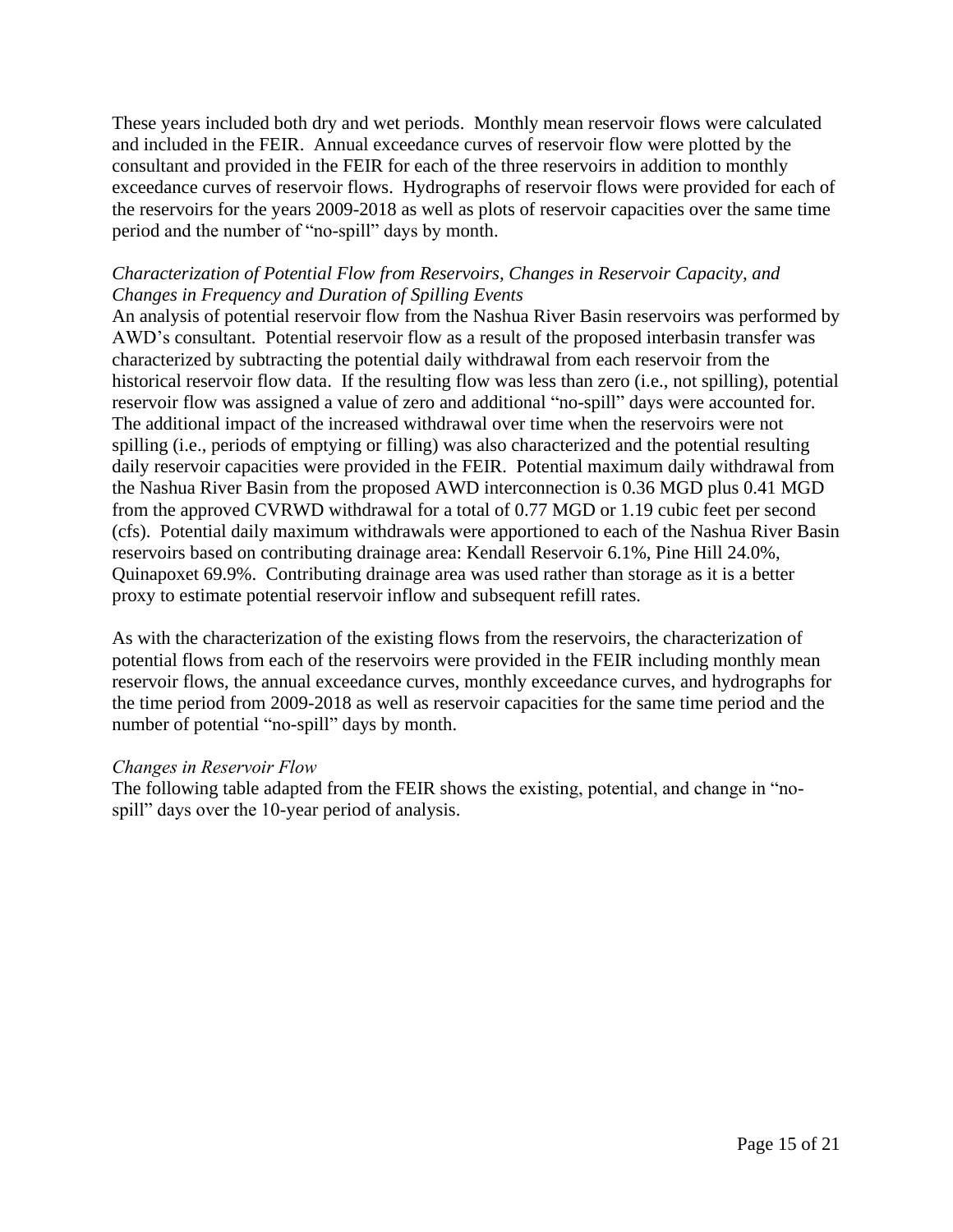|              |       | Quinapoxet  |           |                              | Pine Hill |           |                          | Kendall     |           |                       |
|--------------|-------|-------------|-----------|------------------------------|-----------|-----------|--------------------------|-------------|-----------|-----------------------|
|              | Total | Existing    | Potential | Change                       | Existing  | Potential | Change                   | Existing    | Potential | Change                |
| Month        | #     | $\cdot$ no- | $m$ -     | $\cdot$ no-                  | "no-      | $"no-$    | $\alpha$ <sup>"</sup>    | $\cdot$ no- | $"no-$    | $\alpha$ <sup>"</sup> |
|              | Days  | spill"      | spill"    | spill"                       | spill"    | spill"    | spill"                   | spill"      | spill"    | spill"                |
|              |       | days        | days      | days                         | days      | days      | days                     | days        | days      | days                  |
| Oct          | 310   | 264         | 264       | ۰                            | 298       | 298       | ٠                        | 307         | 307       | ۰                     |
| Nov          | 300   | 240         | 240       | $\blacksquare$               | 273       | 273       | ٠                        | 252         | 252       |                       |
| Dec          | 310   | 183         | 187       | 4                            | 273       | 273       | $\overline{\phantom{a}}$ | 251         | 251       |                       |
| Jan          | 310   | 189         | 189       | $\qquad \qquad \blacksquare$ | 282       | 282       | $\overline{\phantom{a}}$ | 298         | 298       | -                     |
| Feb          | 282   | 192         | 195       | 3                            | 268       | 268       | ٠                        | 265         | 265       |                       |
| Mar          | 310   | 105         | 108       | 3                            | 220       | 220       | ٠                        | 229         | 230       | 1                     |
| Apr          | 300   | 60          | 60        |                              | 186       | 189       | 3                        | 177         | 180       | 3                     |
| May          | 310   | 96          | 96        | $\blacksquare$               | 291       | 291       | $\overline{\phantom{a}}$ | 267         | 267       |                       |
| June         | 300   | 207         | 207       |                              | 276       | 276       | $\overline{\phantom{a}}$ | 300         | 300       |                       |
| July         | 310   | 273         | 273       |                              | 310       | 310       | $\overline{\phantom{a}}$ | 310         | 310       |                       |
| Aug          | 310   | 276         | 277       | 1                            | 310       | 310       | $\overline{\phantom{a}}$ | 304         | 304       |                       |
| Sept         | 300   | 264         | 264       | ۰                            | 300       | 300       | $\overline{\phantom{a}}$ | 300         | 300       | ۰                     |
| Total        | 3652  | 2348        | 2359      | 11                           | 3287      | 3290      | 3                        | 3259        | 3263      | $\overline{4}$        |
| $\%$<br>Days |       | 64.3%       | 64.6%     | 0.3%                         | 90.0%     | 90.1%     | 0.1%                     | 89.2%       | 89.3%     | 0.1%                  |

Table 1. Comparison of Existing (Historical) vs. Potential "No Spill" Days for Worcester's Nashua River Basin reservoirs from 2009-2018 (adapted from Table 3-14 in FEIR)

It is estimated that there would have been an additional 18 "no-spill" days from the Nashua River Basin reservoirs over the 10-year analysis period. The analysis in the FEIR concluded the highest consecutive number of additional "no-spill" days is three and at least one other Nashua River Basin reservoir was flowing during 10 of the 18 potential additional "no-spill" days to supplement and maintain downstream streamflow. Seventeen of the 18 "no-spill" days occur during months where historical streamflows are high (i.e., December to April). Most of the "nospill" days are expected to occur during these months of higher streamflows because the reservoirs are typically operated to drawdown during the summer and through the fall, then refill during the winter and spring.

As summarized in the table above, existing "no-spill" days for the Nashua River Basin reservoirs during the 10-year analysis period as a percentage of total days are: 64.3% (Quinapoxet), 90% (Pine Hill), and 89.2% (Kendall). The proposed transfer could marginally increase the number of no-spill days by 0.3% (Quinapoxet), 0.1% (Pine Hill), and 0.1% (Kendall).

Comparisons of existing and potential reservoir exceedance curves (annual and monthly) provided in the FEIR show there are minimal to no expected differences in reservoir flow from July through November because the reservoirs generally spill infrequently during these months, i.e., the reservoirs are typically operated to drawdown during the summer and through the fall, then refill during the winter and spring. Given the proposed withdrawals from each reservoir are small relative to typical reservoir flow (i.e., spillway discharges), exceedance frequency changes between existing and potential reservoir flows are typically significantly less than 1%. The largest observable difference occurs at the Quinapoxet Reservoir in December; existing reservoir flow occurs 41.1% of the time versus potential reservoir flow occurring 39.8% of the time, a 1.3% difference.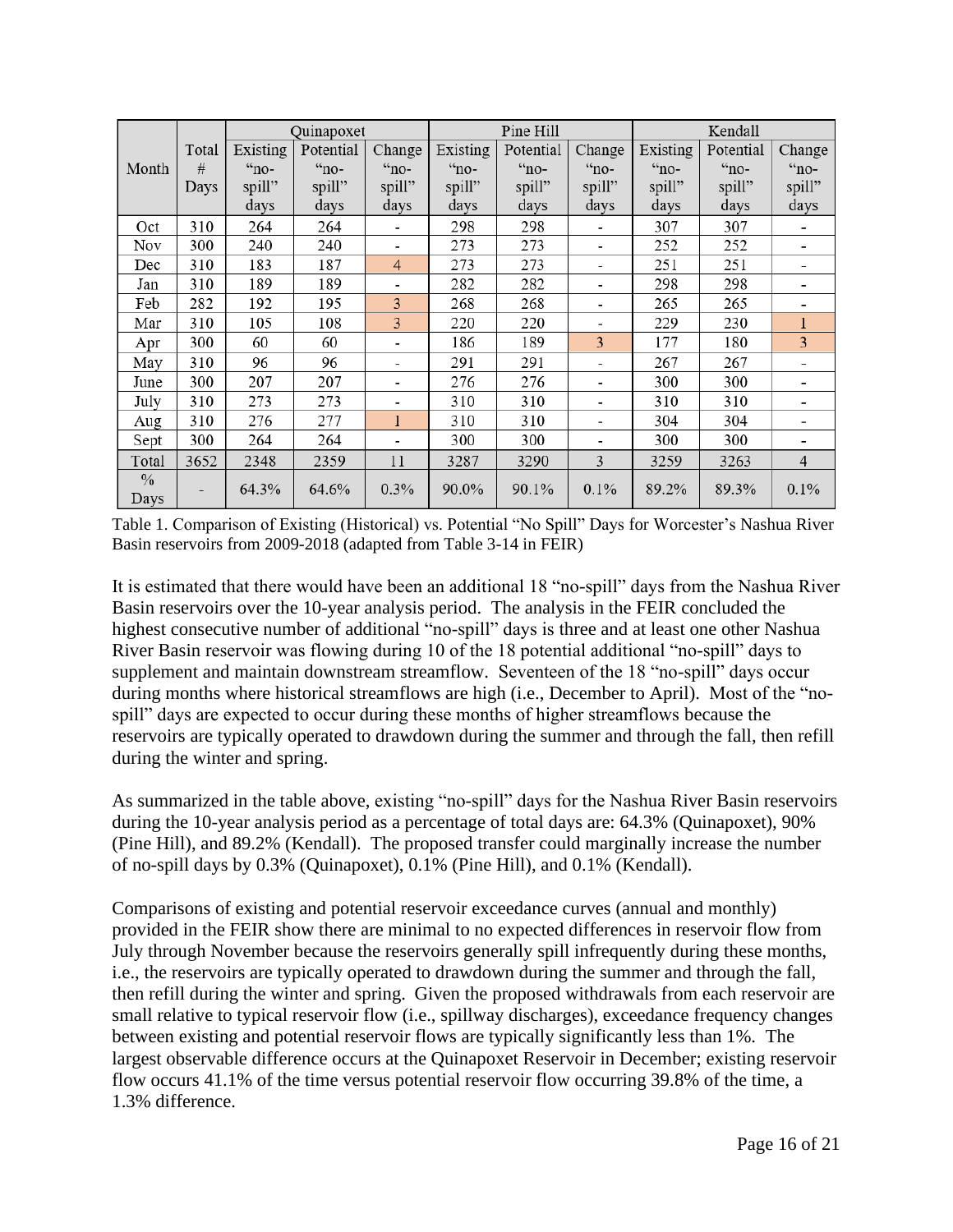The existing and potential annual hydrographs for each of the Nashua River Basin reservoirs over the 10-year analysis period show there is no noticeable change in seasonal reservoir flow patterns in any year from the proposed transfer.

The flow characterization and analysis of potential changes in reservoir flows show the difference between existing and potential mean reservoir flow for each month ranges from just 0.0 cfs to -2.16 cfs (in December at Quinapoxet Reservoir). The largest potential differences generally occur during months when streamflow is expected to be high and reservoir flows are occurring more frequently after the reservoirs have typically filled (e.g., December through May). There are little-to-no expected differences in mean reservoir flow during the summer and fall months (i.e., July through November). The reservoirs typically draw down and don't spill during the summer months unless there is a period of above-normal precipitation.

*Downstream Flow Analysis- Confluence of Asnebumskit Brook and Quinapoxet River* AWD's consultant analyzed flow data from the confluence of the Asnebumskit Brook and Quinapoxet River to characterize historical instream flows and potential instream flows. Discharges from the Nashua River Basin reservoirs join at this point. As mentioned before, reservoir flow data from 2009-2018 were provided by Worcester. Streamflow data from United States Geological Survey gage 01095375 located approximately 1.5 miles downstream on the Quinapoxet River during the same time period were used for the streamflow analysis and adjusted for watershed size. Annual exceedance curves for existing and potential streamflows were provided in the FEIR as well as monthly exceedance curves for existing and potential streamflows. Potential streamflows were calculated by subtracting the AWD/CVRWD withdrawal apportioned across the Nashua River Basin reservoirs from historical streamflow data for those days presumed to have reservoir flow as estimated by the consultant and described in the section above.

#### *Low Flows*

The FEIR provided an evaluation of potential changes to extreme low-flow periods based on 7 day low flow statistics and exceedance curves. There is no change expected in low flow statistics at the confluence of the Quinapoxet River and Asnebumskit Brook because the Nashua River Basin reservoirs do not spill during these low flow periods. The seven-day two-year low flow and the seven-day ten-year low flow values are expected to be exceeded 95.1% and 99.8% of the time, respectively, under potential conditions, and the 95% exceedance flow of 3.27 cfs over the 10-year analysis period is expected to be maintained under potential conditions.

### Drought Analysis

### *2016 Drought*

In response to state agency comments submitted on the DEIR, the FEIR included a more detailed analysis relative to potential changes in the frequency, duration, and timing of reservoir flow and downstream streamflow relative to the drought of 2016 (June 2016 through May 2017). This drought occurred during the analysis period and was a significant drought.

### *Reservoir Flows- 2016 Drought*

Monthly average existing and potential reservoir flows were evaluated for the 2016 drought. Additional "no-spill" days that potentially could have occurred during the drought were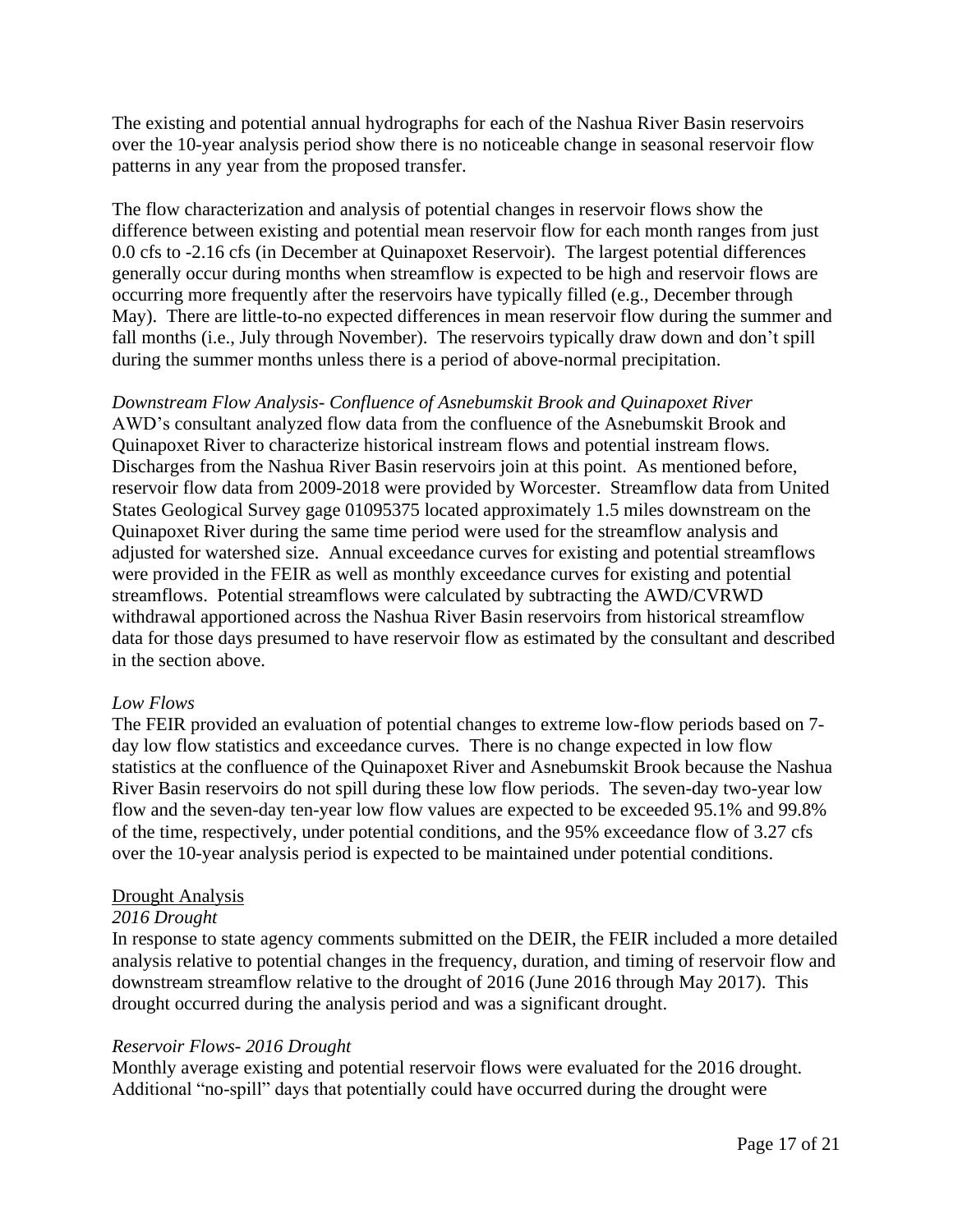identified. Hydrographs of existing and potential reservoir flows during the ten-year analysis period, which included the 2016 drought, were provided in the FEIR.

Analysis of monthly average reservoir flows during the drought of 2016 show there are no expected changes in average flow from the Pine Hill and Kendall Reservoirs. From June 2016 through January 2017 there are no changes in average flow from the Quinapoxet Reservoir. A difference in the average flow of -0.83 cfs could have occurred in the months of March, April, and May 2017 at the Quinapoxet Reservoir. The largest potential change of -6.92 cfs occurred in February 2017 because of an additional "no-spill" day at the Quinapoxet Reservoir.

### *Streamflows at Confluence- 2016 Drought*

Monthly median streamflows at the confluence of the Quinapoxet River and Asnebumskit Brook during the 2016 drought were evaluated in the FEIR. The FEIR provided a hydrograph of existing and potential streamflow for the time period that included when streamflow was most impacted during the drought- June 2016 through October 2016.

It is expected that there would have been no change in monthly median streamflow from June 2016 through February 2017. The only expected minor changes are in March 2017 through May 2017 (-0.83 cfs). During the drought, the lowest recorded streamflow at the confluence point was approximately 1.1 cfs on August 9, 2016. Since no reservoirs were flowing at that time (and there were no potential additional "no-spill" days), there is no difference in existing and potential streamflow. The Quinapoxet Reservoir did not recommence spilling until February 2017. It is also notable that none of the three Nashua River Basin reservoirs spilled during the 2016 drought for a period of eight months from June 2016 through February 2017. Streamflow was maintained at the confluence for this entire period and ranged from a low of 1.1 cfs on August 9, 2016 to a high of 84.39 cfs on October 22, 2016.

### *Drought- Safe Yield and Potential Drought Conditions*

The FEIR documented that the safe yield of the Worcester's Nashua River Basin system is sufficient to meet the proposed interbasin transfer request. Note that the City of Worcester's Drought Plan (i.e., Emergency Supply Plan) is based on operation of all reservoirs (Nashua and Blackstone). Therefore, the FEIR drought analysis was based on all reservoirs in the system.

### *Safe Yield*

Worcester's water supply sources in the Blackstone and Nashua River Basins have a combined safe yield of 29.5 MGD. Worcester's existing average day demand from the last 10 years (2009- 2018) is approximately 21.9 MGD, less than the approved safe yield of the system. The proposed increased withdrawals from the AWD and CVRWD is 3.9% of the system safe yield. If both districts were to use the maximum allowable withdrawal, this would result in an overall demand of approximately 23 MGD, still lower than the safe yield.

### *Emergency Supply Plan*

Worcester's Emergency Supply Plan is not only a guideline for droughts, but for all water supply emergencies. It includes water use restrictions and water bans that are implemented in four stages based on reservoir capacity. As a general operating guideline, when Worcester's water supply capacity approaches 50%, the Shaft 3 Pump Station (MWRA raw water supply) can be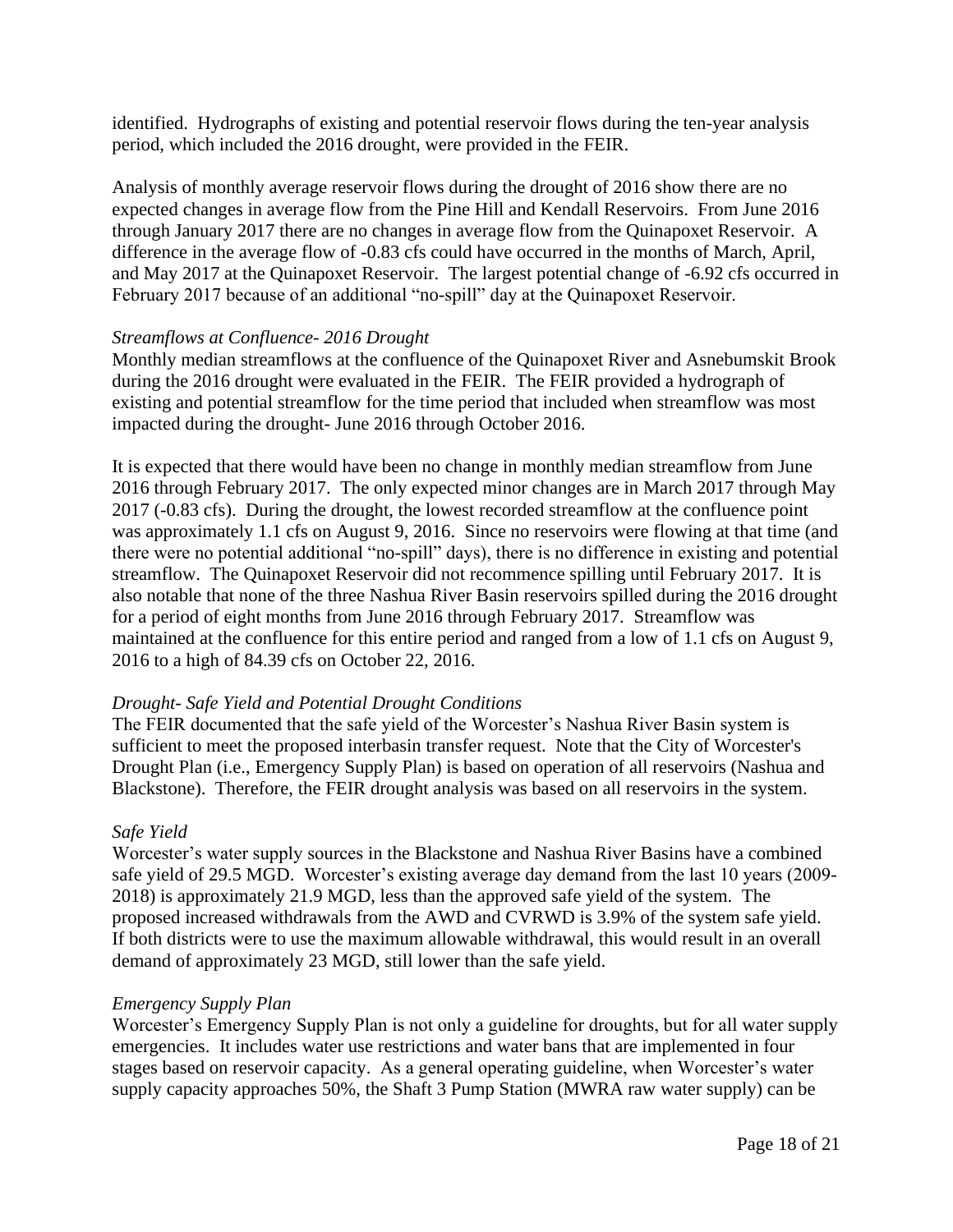activated to alleviate the strain on Worcester's reservoir system. During the summer of 2016 Worcester reached a Stage 3 drought level and activated the Shaft 3 connection (MWRA raw water supply) for the first time in 20 years. Worcester has never reached a Stage 4 drought level.

#### *Evaluation of Reservoir System*

The FEIR provided an evaluation of Worcester's reservoir system performance relative to capacity for both historical and proposed conditions and included an evaluation of historical and proposed performance during the 2016 drought. It is expected that withdrawals from AWD and CVRWD would have an almost imperceptible impact on overall long-term monthly reservoir storage.

The comparison of existing versus potential reservoir performance during the 2016 drought showed that the proposed cumulative increased withdrawal each month could have caused the reservoir system to potentially approach 50% capacity in mid-September 2016 as compared to what occurred in 2016 when the system approached 50% capacity later in September. Therefore, the Shaft 3 connection may need to be activated slightly sooner during extreme drought conditions.

State-Listed Species and Habitats Protected under the Massachusetts Endangered Species Act According to the Natural Heritage and Endangered Species Program (NHESP), the Pine Hill Reservoir, Quinapoxet River, and Asnebumskit Brook contain Priority and Estimated habitat for four state-listed Species of Special Concern, including the Common Loon (*Gavia immer*), Wood Turtle (*Glyptemys insculpta*), Brook Snaketail (*Ophiogomphus asperses*) and Eastern Whip-poor-will (*Anstrostomus vociferous*). In addition, Asnebumskit Brook and the Quinapoxet River, which receive flow from the Pine Hill, Kendall, and Quinapoxet Reservoirs, provide habitat for 14 warm- and cold-water fish species, including five that are listed in the Massachusetts State Wildlife Action Plan (SWAP) submitted to the U.S. Fish and Wildlife Service in 2015. The SWAP identifies the 570 species of greatest conservation need in the Commonwealth, the 24 types of habitat that support these species, and the actions necessary to conserve them.

The project consultant and WRC staff worked closely with MassWildlife to address questions raised during the review of the DEIR. In addition to the flow characterization and additional nospill-days analyses described above, the FEIR provided MassWildlife with comparisons of the existing and proposed conditions to estimated unimpacted flow.

The spill and streamflow analysis under existing and proposed conditions of Asnebumskit Brook and the Quinapoxet River determined that the proposed withdrawal of water for the AWD and CVRWD would not exacerbate low flow conditions in those waterways. According to NHESP, the analysis documented that the Quinapoxet watershed is impacted by existing streamflow alterations within the basin, but that the increased alteration due specifically to the additional withdrawal for the AWD and CVRWD is not anticipated to result in a Take of rare species or require a Conservation and Management Permit (CMP).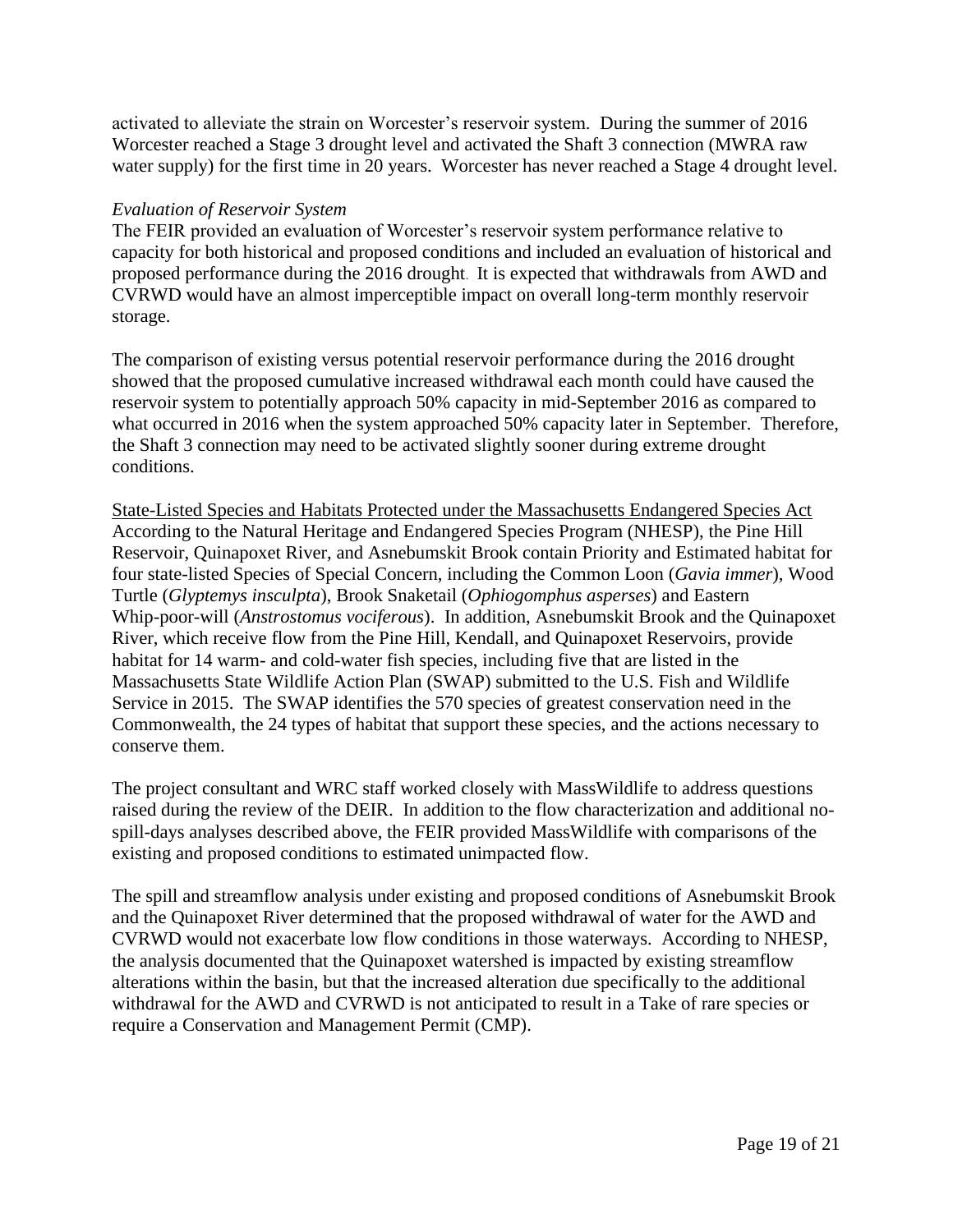Summary & Conclusion of Reasonable Instream Flow and Cumulative Impacts Analysis

- It is expected that the proposed interconnection will have minimal impact on the duration and number of "spill" versus "no-spill" days.
- There is little-to-no expected change in mean monthly reservoir flow resulting from the proposed transfer.
- There is little-to-no expected change in the exceedance frequency or magnitude of monthly reservoir flow resulting from the proposed transfer.
- There is little-to-no expected change in seasonal reservoir flow patterns resulting from the proposed transfer.
- There is little-to-no expected change in monthly median streamflows resulting from the proposed transfer.
- There is little-to-no expected change in the exceedance frequencies of streamflow at any magnitude resulting from the proposed transfer.
- Potential increased withdrawals from the proposed transfer are not expected to impact extreme low-flow conditions as reservoirs are not flowing during extreme low streamflow time periods.
- Potential increased withdrawals are not expected to impact drought conditions as reservoirs generally will not be flowing during the portion of the drought with the lowest streamflow.
- It is expected that Worcester's reservoir system is sufficient to meet the proposed transfer request.
- It is anticipated that the increase in interbasin transfer due to AWD's request will not conflict with state-listed species protected under MESA.

# **Criterion #6: Impacts of Groundwater Withdrawals**

Worcester's sources are surface water sources. This Criterion is not applicable to this proposal.

### EXECUTIVE ORDER 385

This Decision is consistent with Executive Order 385, which has the dual objective of resource protection and sustainable development. This Decision does not encourage growth in areas without adequate infrastructure nor does it cause a loss of environmental quality or resources.

# CONDITIONS FOR APPROVAL

Based on the analyses of this project, the approval of AWD's application under the ITA to purchase water from the City of Worcester is subject to the following conditions. **AWD must commit in writing within 45 days of the approval to abide by all conditions required by the approval of this transfer.**

- 1. AWD must limit its purchase of water from the City of Worcester to a maximum of 0.54 MGD. WRC staff may periodically monitor AWD's DEP Annual Statistical Reports to verify this amount is not exceeded.
- 2. Worcester has agreed to a maximum use of the interconnection by AWD of 12 hours per day for 365 days of the year at a rate of 750 gpm, which translates to 0.54 MGD. If there is any change in the agreement between AWD and Worcester, AWD must notify the